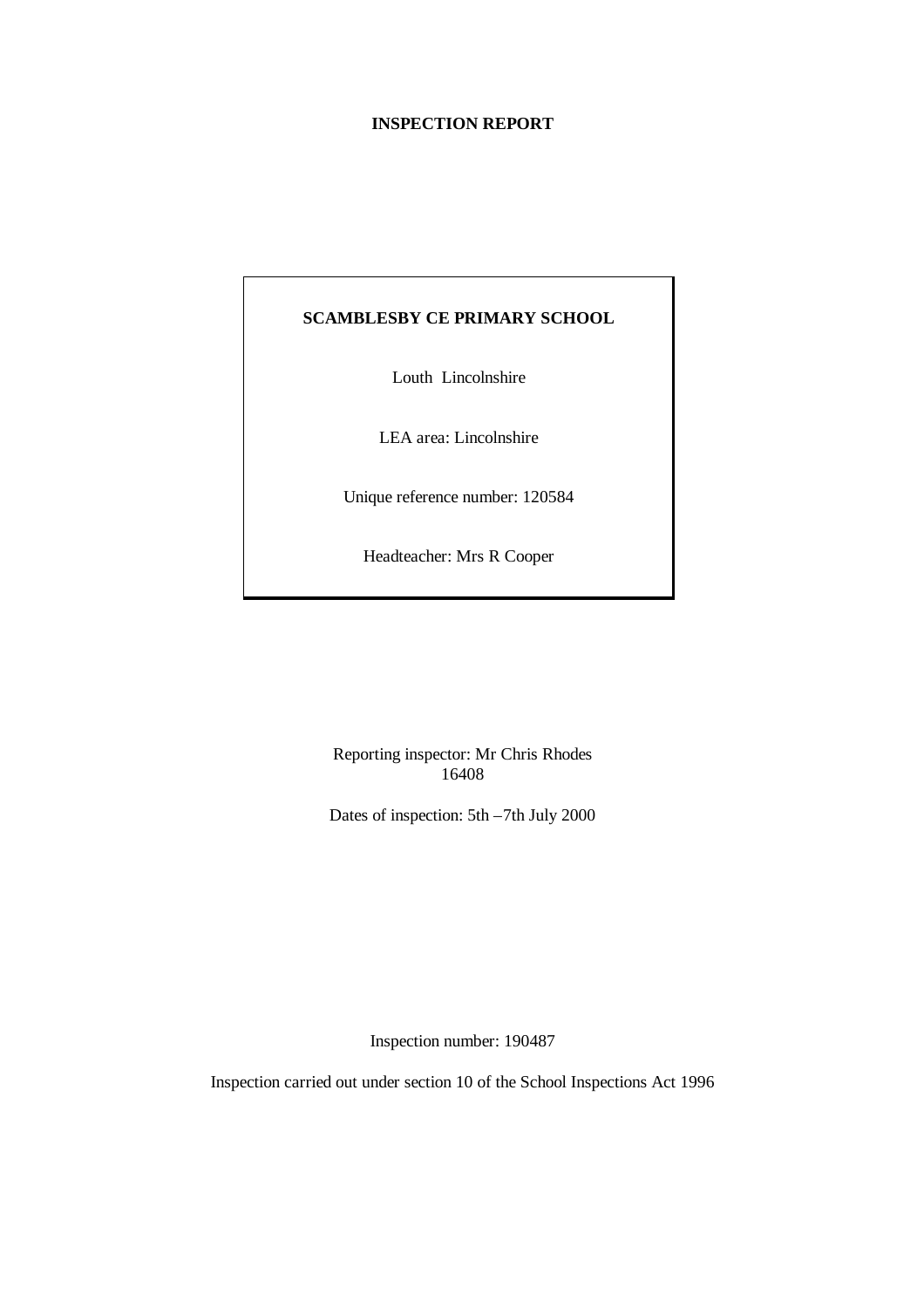#### © Crown copyright 2000

This report may be reproduced in whole or in part for non-commercial educational purposes, provided that all extracts quoted are reproduced verbatim without adaptation and on condition that the source and date thereof are stated.

Further copies of this report are obtainable from the school. Under the School Inspections Act 1996, the school must provide a copy of this report and/or its summary free of charge to certain categories of people. A charge not exceeding the full cost of reproduction may be made for any other copies supplied.

## **INFORMATION ABOUT THE SCHOOL**

| Type of school:              | <b>Infant and Junior School</b>                      |
|------------------------------|------------------------------------------------------|
| School category:             | <b>Voluntary Controlled</b>                          |
| Age range of pupils:         | $5-11$                                               |
| Gender of pupils:            | Mixed                                                |
| School address:              | Old Main Road<br>Scamblesby<br>Louth<br>Lincolnshire |
| Postcode:                    | LN119XG                                              |
| Telephone number:            | 01507 343629                                         |
| Fax number:                  | 01507 343629                                         |
| Appropriate authority:       | The governing body                                   |
| Name of chair of governors:  | Mr K W Turbin                                        |
|                              |                                                      |
| Date of previous inspection: | 26th November 1996                                   |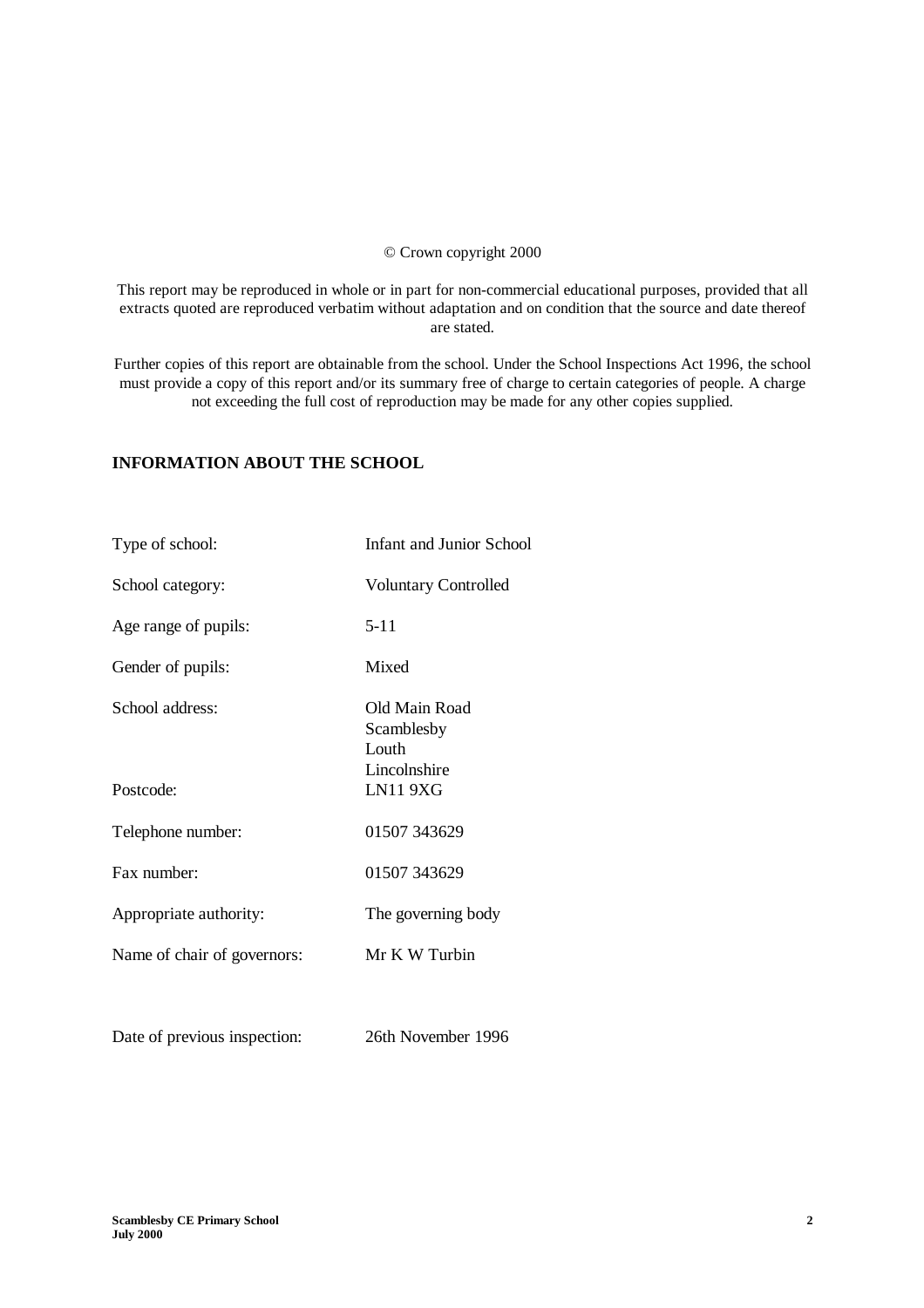## **INFORMATION ABOUT THE INSPECTION TEAM**

| <b>Team members</b> |                      |  |
|---------------------|----------------------|--|
| Chris Rhodes        | Registered inspector |  |
| Ernest Marshall     | Lay inspector        |  |

The inspection contractor was:

Gemini Inspections Ltd **Brinkwells** Storrington Road Thakeham West Sussex RH20 3EQ

Any concerns or complaints about the inspection or the report should be raised with the inspection contractor. Complaints that are not satisfactorily resolved by the contractor should be raised with OFSTED by writing to:

> The Registrar Inspection Quality Division The Office for Standards in Education Alexandra House 33 Kingsway London WC2B 6SE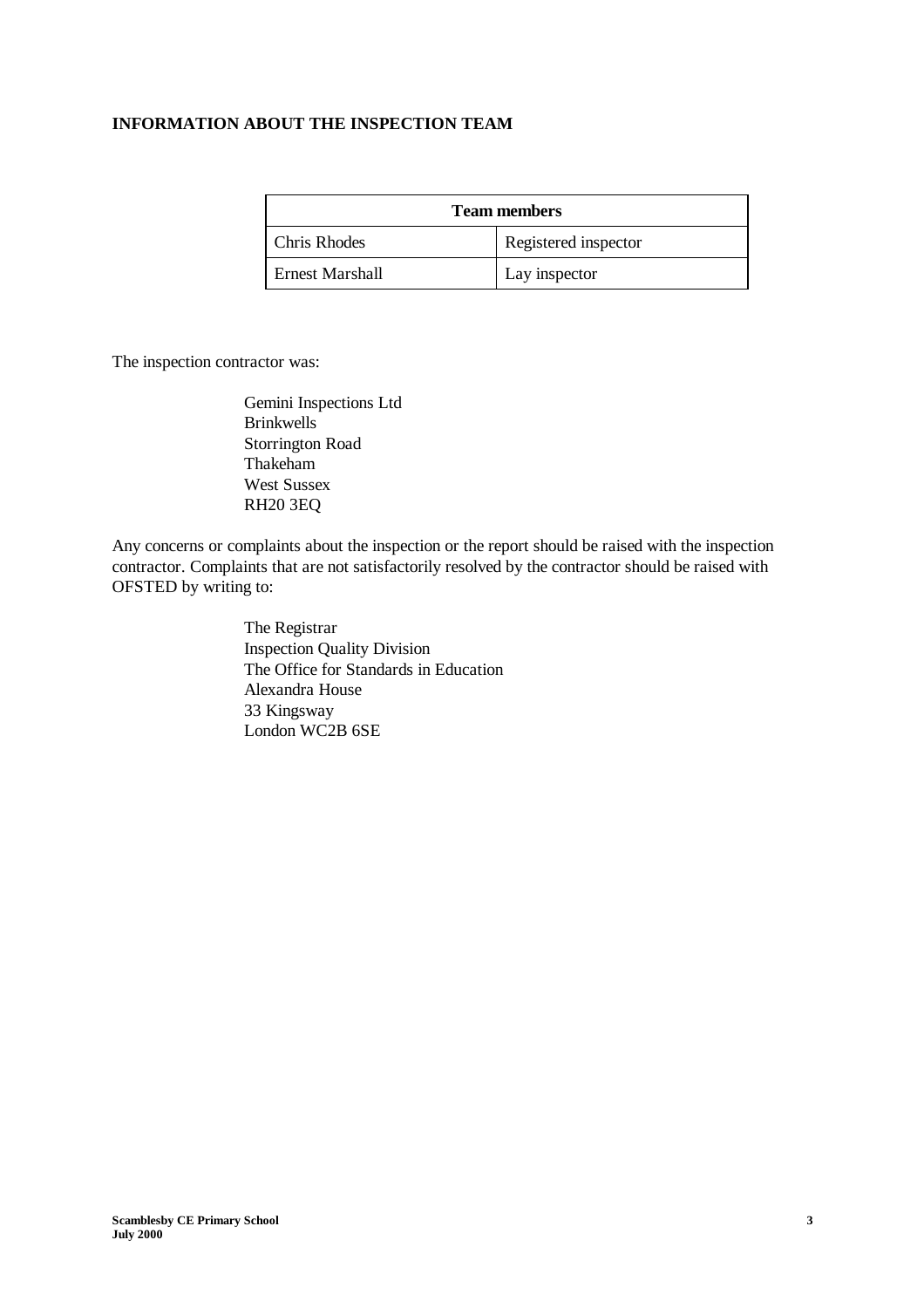#### **REPORT CONTENTS**

**Page**

#### **PART A: SUMMARY OF THE REPORT 5**

Information about the school How good the school is What the school does well What could be improved How the school has improved since its last inspection **Standards** Pupils' attitudes and values Teaching and learning Other aspects of the school How well the school is led and managed Parents' and carers' views of the school

#### **PART B: COMMENTARY**

## **WHAT THE SCHOOL DOES WELL 9**

The quality of leadership and management is very good.

The overall quality of teaching is very high. Teachers are very skilled in meeting the wide range of individual needs in mixed aged classes.

Pupils' attitudes and behaviour are very good.

Pupils' standards are above average in English, mathematics and science at the age of eleven.

### **WHAT COULD BE IMPROVED 13**

Standards in information technology are below the national expectation at the end of both key stages.

There is no piped water in class 1 or secure external play area for the youngest children. Internal arrangements for the staff toilets are highly inappropriate.

#### **WHAT SHOULD THE SCHOOL DO TO IMPROVE FURTHER? 15**

#### **PART C: SCHOOL DATA AND INDICATORS 16**

**Scamblesby CE Primary School July 2000**

**4**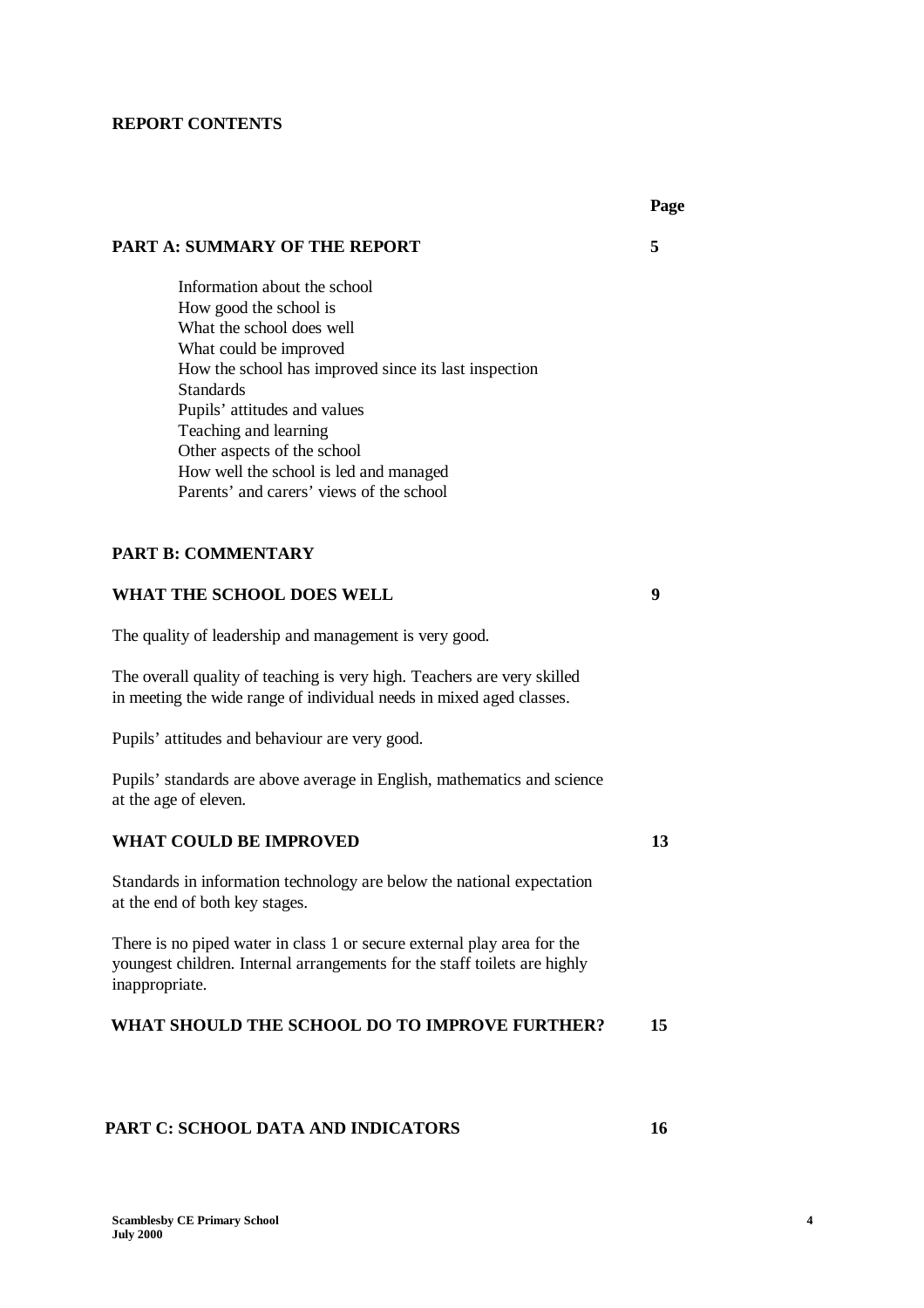## **PART A: SUMMARY OF THE REPORT**

## **INFORMATION ABOUT THE SCHOOL**

Scamblesby Church of England Primary School is a small rural school in the Lincolnshire Wolds, halfway between Horncastle and Louth. There are 72 pupils on roll. They come from the immediate area or nearby towns. Approximately one in five of the children have transferred to Scamblesby from other schools as a result of parental choice or because the family has moved to the area since they started full-time education. All pupils are of white United Kingdom origin and none has English as an additional language. Children start school with levels of attainment that are broadly typical for their age. The percentage of children with special educational needs is less than that found in most schools, none has a statement of special need and the proportion entitled to free school meals is well below average. There have been no exclusions.

## **HOW GOOD THE SCHOOL IS**

Scamblesby is a good school. It is very effective because pupils reach above average standards in English, mathematics and science by the age of 11, their attitudes and behaviour are very good, the overall quality of teaching is very good and the school is very well led and managed by the newly appointed headteacher. The school gives good value for money.

#### **What the school does well**

- The quality of leadership and management is very good.
- The overall quality of teaching is very high. Teachers are very skilled in meeting the wide range of individual needs in mixed aged classes.
- Pupils' attitudes and behaviour are very good.
- Pupils' standards are above average in English, mathematics and science at the age of eleven.

#### **What could be improved**

- Standards in information technology (IT) are below the national expectation at the end of both key stages.
- There is no piped water in class 1 or secure external play area for the youngest children. Internal arrangements for the staff toilets are highly inappropriate.

*The areas for improvement will form the basis of the governors' action plan.*

#### **HOW THE SCHOOL HAS IMPROVED SINCE ITS LAST INSPECTION**

The school was last inspected in 1996. Overall improvement during the four years has been satisfactory. The standard of leadership and management remains high. Standards of attainment in mathematics and science have risen considerably. Attendance is better, the quality of teaching is much higher, the systems for monitoring and supporting pupils' academic progress and welfare are more effective, and the governing body is more involved in the strategic management of the school. Previous very high standards of children's attitudes and behaviour, and the quality of provision for their spiritual, moral, social and cultural development, have been maintained. The school continues to give good value for money despite the above average costs often found in very small schools. Standards have been maintained in English but are not nearly as high in information technology as they were previously. Some important aspects of the key issues identified in the previous report still need to be addressed. The external play and learning area for the youngest children has not been developed and there is no current whole-school development plan. The school's capacity for improvement is good, as the new headteacher has already demonstrated her skills in building effectively on the previous good standards and has carefully thought out plans to deal with current concerns about standards in IT and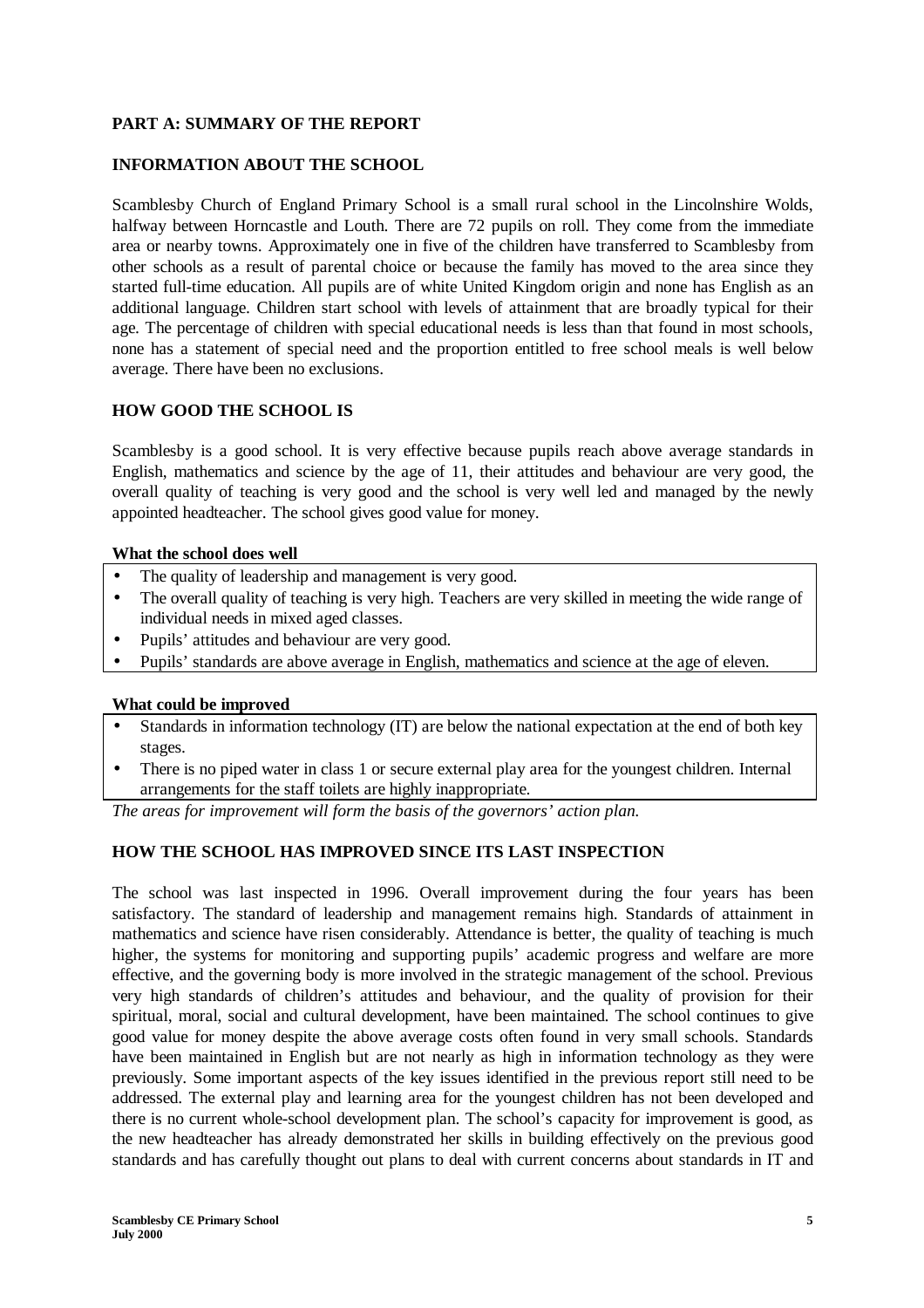the absence of a school development plan. She has the governors' active support and involvement in making these changes.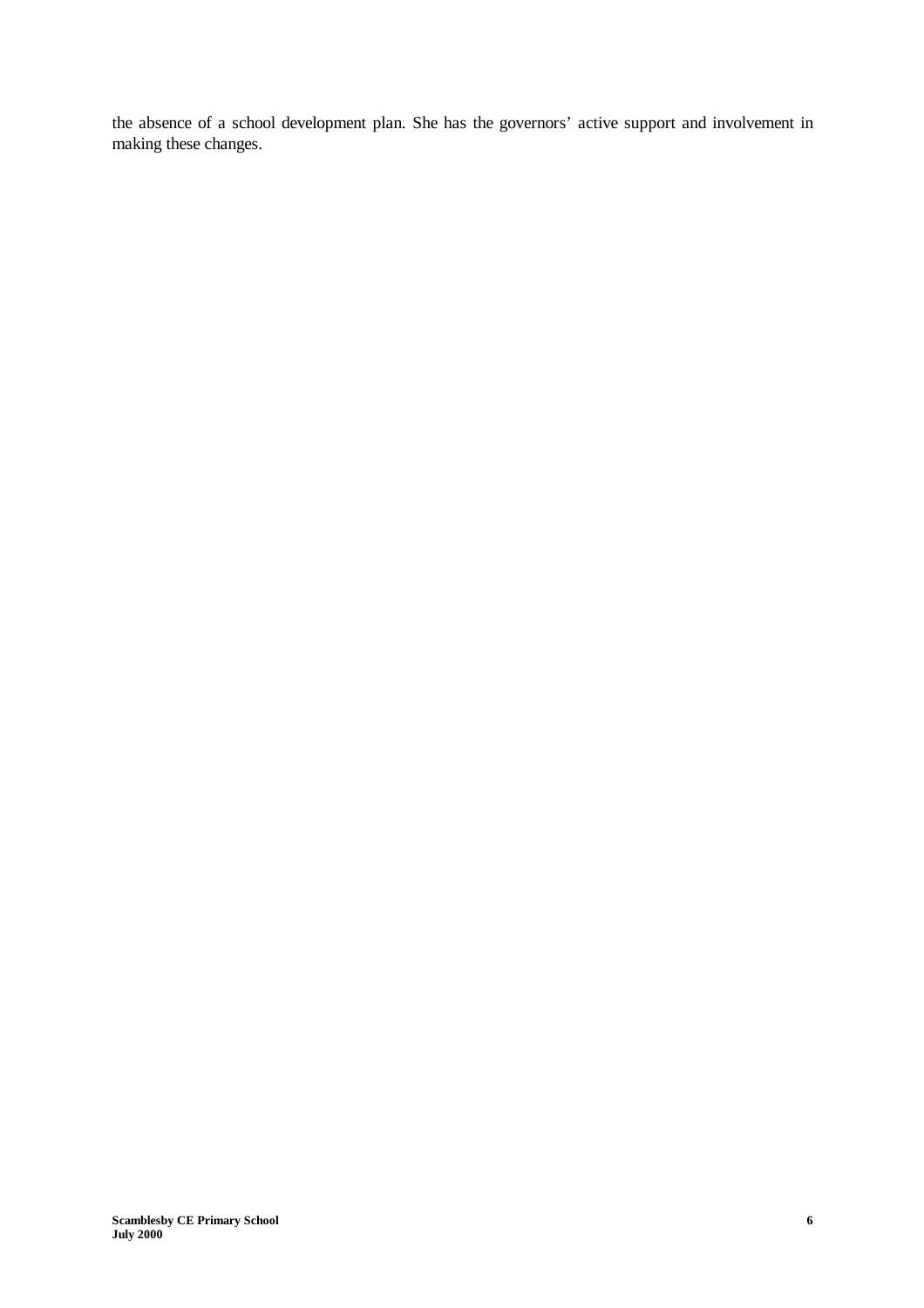## **STANDARDS**

1999 is the most recent year for which there are averages for eleven year olds' results in national tests. As there were less than ten children in Year 6, it is not realistic to compare their combined results with either national averages or with schools with a similar pupil intake.

Children under five make good progress and achieve the nationally expected targets for children of their age by the time they begin the National Curriculum. Their progress in physical and social development is limited by the lack of a secure external area for using larger or wheeled toys, and developing their imaginative and creative play. Achievement is above average because of the skilled teaching and the good role models provided by older pupils in the class.

Seven year old pupils are reaching standards in English and mathematics lessons that are in line with national averages. Standards in reading, speaking and listening are higher. Pupils are responding very positively to the new literacy and numeracy strategies, and are writing with an increasing accuracy and breadth of vocabulary. Their spelling is not as good as other aspects of their work. Their current level of achievement is higher than average because they are responding very positively to the teaching following a period of uncertainty and changes of teacher in September and January.

Eleven year olds are attaining above average standards in English. An encouraging number are achieving the higher level 5. Their writing is thoughtful and imaginative. Grammatical structures, including paragraphing, are used correctly but spelling is not accurate enough. The standard of reading is very high. Standards in mathematics are well above average because many pupils understand mathematical processes intellectually. All have reached the national target of level 4 and many are working successfully at higher levels. An initial analysis of this term's national test results confirms the above average attainment seen in lessons and books, and indicates equally high standards in science. The school reached the target set for English and exceeded the target for mathematics. Target setting is realistic and challenging because it is based on a detailed understanding of individual pupils' abilities and potential.

Standards in information technology are below national expectations. The computers available for Year 2 have been taken off line as they are too old, and the school does not have the resources needed to teach the expected skills early enough. Year 6 pupils learn and use IT skills effectively, but are still catching up on the curriculum and have yet to reach the overall standard expected for their age.

| Aspect                                    | <b>Comment</b>                                                                                                                   |
|-------------------------------------------|----------------------------------------------------------------------------------------------------------------------------------|
| Attitudes to the school                   | Very good. Pupils are keen to learn and enjoy their work.                                                                        |
| Behaviour, in and out of<br>classrooms    | Very good. All children behave sensibly and responsibly in lessons, in<br>the playground and when moving round the school.       |
| Personal development and<br>relationships | Very good. Children work well together. Their strong relationships with<br>adults and their friends are based on mutual respect. |
| Attendance                                | Good. It is better than that found in most schools.                                                                              |

# **PUPILS' ATTITUDES AND VALUES**

Pupils' very positive attitudes and very high standards of behaviour are a continuing strength of the school, and create a purposeful ethos for successful learning. Younger and older pupils learn from each other effectively in the mixed aged classes. They understand that some will be doing different work, but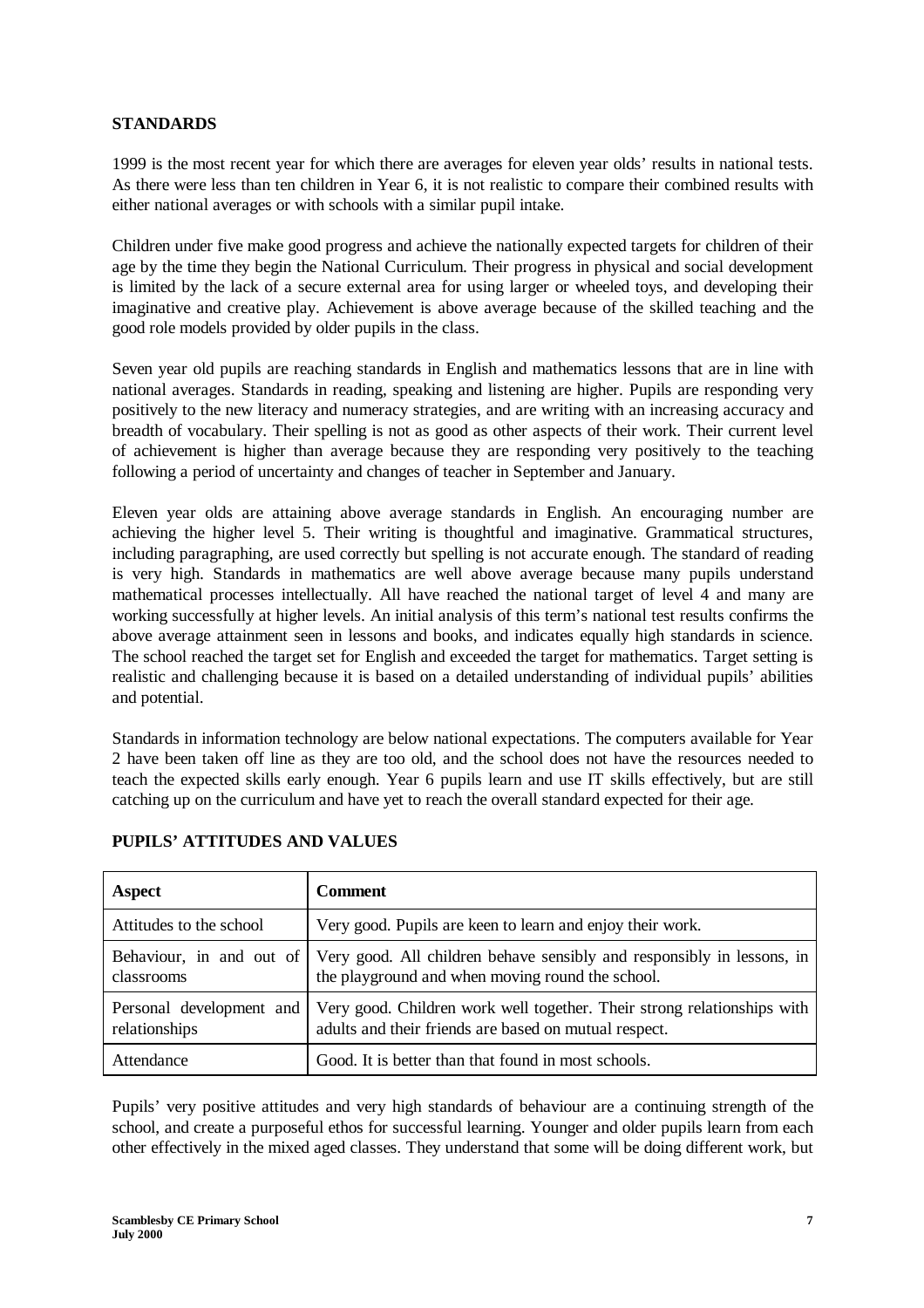enjoy and value their friends' success even if it is at a simpler level than their own. Behaviour in wet play times and on arrival in classrooms in the morning is noticeably good.

# **TEACHING AND LEARNING**

| <b>Teaching of pupils:</b><br>aged up to 5 years |           | aged 5-7 years | aged 7-11 years |  |
|--------------------------------------------------|-----------|----------------|-----------------|--|
| 11 lessons seen overall                          | Very good | Very good      | Very good       |  |

*Inspectors make judgements about teaching in the range: excellent; very good; good; satisfactory; unsatisfactory; poor; very poor. 'Satisfactory' means that the teaching is adequate and strengths outweigh weaknesses.*

The overall quality of teaching is very good, and has improved since the previous inspection. Eleven lessons were observed during this inspection. One lesson (9%) was judged as excellent, a further four (36%) were very good and six (55%) were good. The quality of teaching in English and mathematics is very good because teachers plan very carefully and enthuse the children with their own pleasure in writing imaginatively, reading and enjoying stimulating text, and rising to the intellectual challenge in mathematics. Planning is based on a very good understanding of the national strategies for literacy and numeracy, and on a detailed knowledge of pupils' current abilities. Very well organised lessons ensure that pupils from a wide range of ages and levels of understanding are given interesting and relevant tasks that make them work hard.

Most lessons start with a clear statement that tells children what they will be able to do or will have learned by the end of the session. This is an important improvement since the previous inspection. Questions are asked skilfully so that pupils think more deeply and give more thoughtful answers. The basic skills of literacy and numeracy are taught very effectively and pupils learn quickly. All books are marked. In the best examples, teachers include detailed comments that not only praise good efforts but also indicate how the work can be improved. Children want to learn, and corrections are completed efficiently. In the best lessons teachers make it very clear what standards they require. They include a variety of activities, and lessons have a pace and rigour that keeps pupils motivated and learning effectively for the complete session. On the few occasions when teaching could be stronger, explanations are too long or expectations are unclear.

Pupils learn very effectively because they are given well-planned opportunities to gain new knowledge or to develop their intellectual, physical or artistic skills. Learning is fun and they respond very positively to teachers' and their parents' clear expectations that they will work hard. Support staff make an important and skilled contribution to pupils' learning.

| Aspect                                     | <b>Comment</b>                                                                                                                                                                                                                                                                                       |
|--------------------------------------------|------------------------------------------------------------------------------------------------------------------------------------------------------------------------------------------------------------------------------------------------------------------------------------------------------|
| The quality and range of<br>the curriculum | The school is very successful in designing and delivering a curriculum<br>that meets the needs of all pupils, despite the wide range of ages, maturity<br>and abilities in each class. Planning for IT is sound but the lack of<br>suitable computers in Key Stage 1 limits its full implementation. |
| Provision for pupils with                  | Good. The needs of higher and lower attaining pupils are included in all                                                                                                                                                                                                                             |
| special educational needs                  | lesson plans. Extra individual help is given when necessary.                                                                                                                                                                                                                                         |
| Provision for pupils'                      | Good. Particular strengths lie in the many opportunities in lessons and                                                                                                                                                                                                                              |
| personal, including                        | assemblies for reflection, the well developed and implemented moral                                                                                                                                                                                                                                  |
| spiritual, moral, social                   | code, and the successful emphasis on good relationships and the role of                                                                                                                                                                                                                              |
| and cultural, development                  | the children within the class, school, village and wider communities.                                                                                                                                                                                                                                |
| How well the school cares                  | There is a high level of pastoral care. Good use is made of assessment to                                                                                                                                                                                                                            |
| for its pupils                             | ensure that all pupils are set work at the correct level, that their success is                                                                                                                                                                                                                      |

# **OTHER ASPECTS OF THE SCHOOL**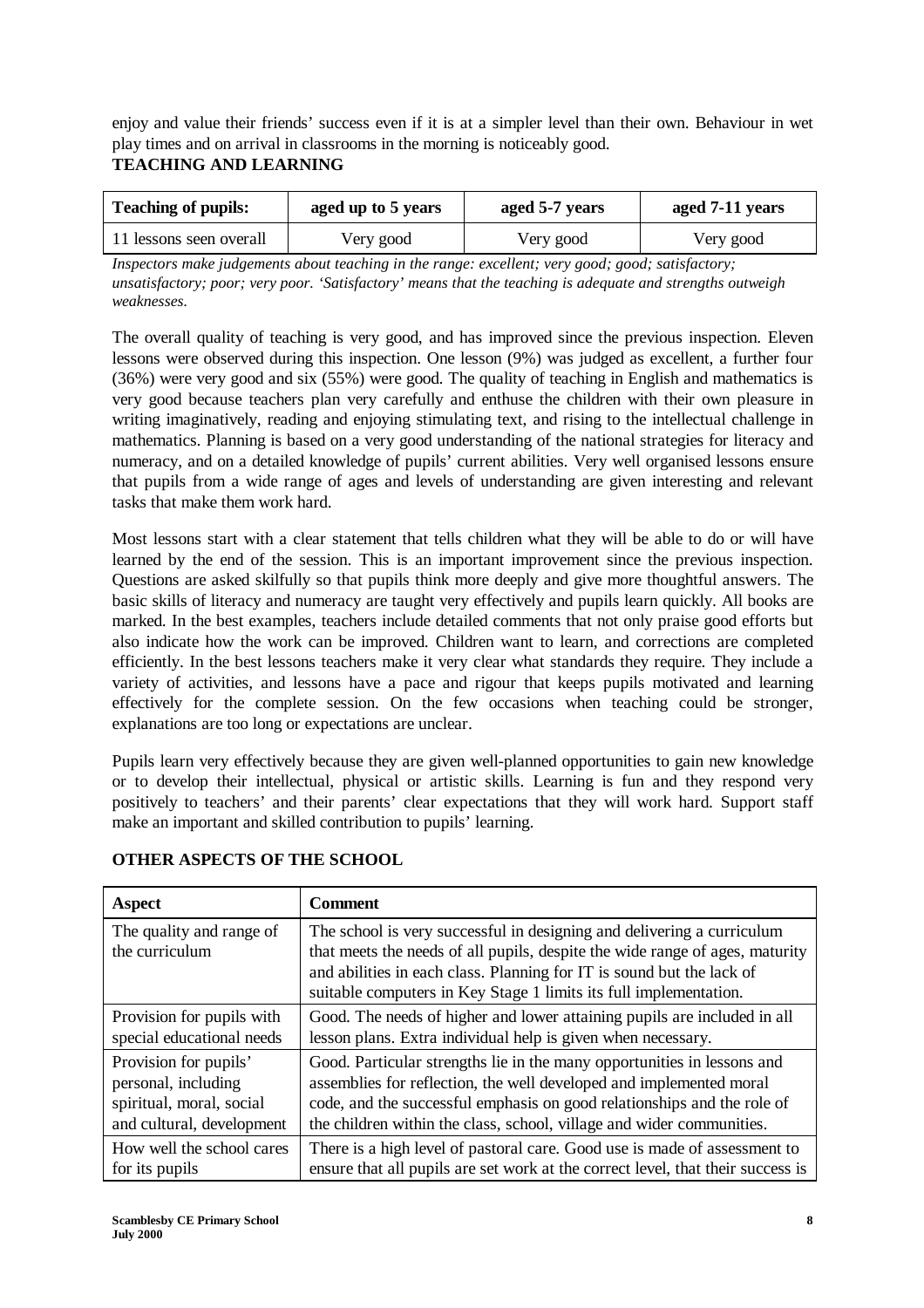| rewarded and that their difficulties are solved positively as part of the |
|---------------------------------------------------------------------------|
| learning process.                                                         |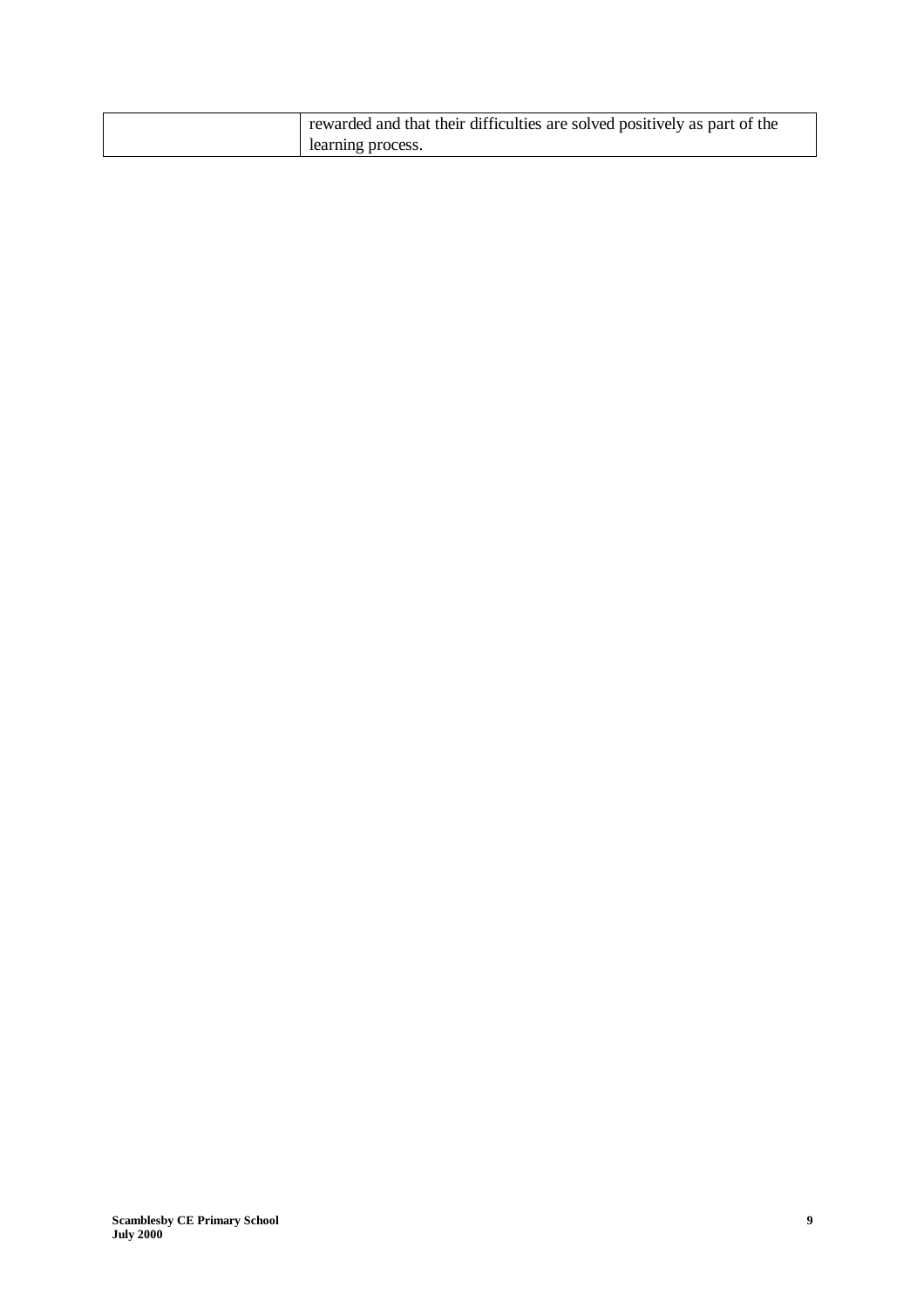# **HOW WELL THE SCHOOL IS LED AND MANAGED**

| <b>Aspect</b>                                                             | <b>Comment</b>                                                                                                                                                                                                                                                                         |
|---------------------------------------------------------------------------|----------------------------------------------------------------------------------------------------------------------------------------------------------------------------------------------------------------------------------------------------------------------------------------|
| Leadership and<br>management by the<br>headteacher and other key<br>staff | Very good. The new headteacher has a very clear vision for the future<br>successful development of the school. She leads firmly but sensitively.<br>She has been very successful in forging a loyal and committed staff team<br>to whom she is delegating considerable responsibility. |
| How well the governors<br>fulfil their responsibilities                   | Good. The governing body is becoming far more effective and involved<br>in planning the school's strategic direction. The need for a completely<br>new three year school development plan has been recognised and is<br>planned for the autumn.                                        |
| The school's evaluation of<br>its performance                             | The headteacher and staff monitor standards of teaching and learning<br>regularly. The governing body is increasing the ways in which it<br>measures how well the school meets its targets very effectively.                                                                           |
| The strategic use of<br>resources                                         | Good. The job share in class 2 is very effective and pupils benefit from<br>the strengths of both teachers.                                                                                                                                                                            |

The governing body is committed to the school, realistic in their assessment of its needs and keen to become more fully involved. Several success criteria in current subject action plans lack focus, which makes it harder for staff and governors to measure how well targets are being achieved. The school understands and applies the principles of best value effectively. The school office is well organised and is run very efficiently by the secretary.

There are a number of urgent improvements needed in the accommodation. There is no secure external play area or equipment where reception aged children can develop their physical and social skills; staff toilet facilities are inappropriately located; there is no direct water supply in the classroom for younger pupils and no Internet link to the library/learning resource area.

# **PARENTS' AND CARERS' VIEWS OF THE SCHOOL**

|           | What pleases parents most                                                                                                                                          | What parents would like to see improved                                                                                                       |
|-----------|--------------------------------------------------------------------------------------------------------------------------------------------------------------------|-----------------------------------------------------------------------------------------------------------------------------------------------|
| $\bullet$ | Parents feel comfortable approaching the<br>school with questions or a problem<br>Parents are pleased that children are expected<br>to work hard and do their best | Some parents feel the school does not work<br>closely enough with them.<br>Some parents would like to see the amount of<br>homework increased |
|           | Parents welcome the ways in which pupils are<br>helped to become mature and responsible                                                                            |                                                                                                                                               |
|           | Parents think the school is well led and<br>managed<br>The teaching is good                                                                                        |                                                                                                                                               |

The inspection team agrees with parents' positive views of the school. They also considered the concerns very carefully and can reassure parents. The school is very open and several examples were seen during the inspection when parents received immediate and careful consideration. A recent newsletter went to a second edition as some parents requested more detail about the content of the first. The amount of homework is typical of most primary schools.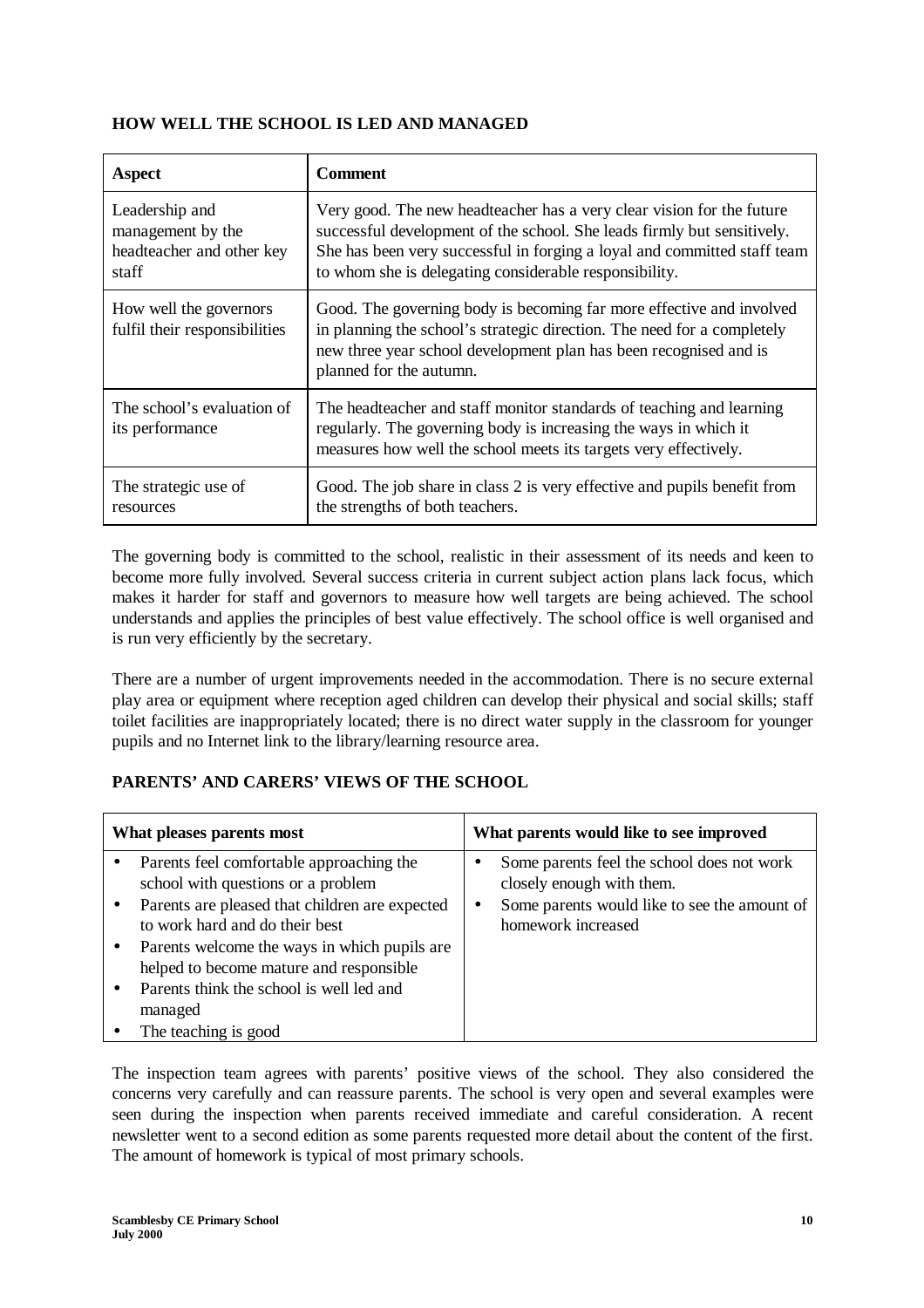#### **PART B: COMMENTARY**

#### **WHAT THE SCHOOL DOES WELL**

#### **The quality of leadership and management is very good.**

- 1. The new headteacher has a very clear vision for the future development of the school. She has used the time since her appointment wisely in order to assess the many existing strengths in the school, and to plan with staff and governors how they can be developed over the next three years. She leads firmly but sensitively, and by setting very high personal standards. The strong working relationship between her and the senior teacher, and with the chair of the governing body, is a management strength of the school. They share a common purpose and put the children and their achievements first. The headteacher has a good sense of priority, and spent the first few months making sure that her own class was very well taught and organised, and that the National Literacy Strategy was fully implemented. She has been very successful in creating a loyal and committed staff team to whom she has started to delegate considerable responsibility.
- 2. Senior staff analyse the outcomes of national and other standardised tests for seven and eleven year olds very carefully. They use the information effectively to set realistic but challenging targets for each year group and for each individual pupil. They also look for areas of weakness so that the teaching can be strengthened. The current emphasis on writing in Year 2 is a direct result of such an analysis.
- 3. Subject responsibilities have been allocated recently to all staff. They are making detailed plans for raising standards further and implementing the new curriculum guidelines. The Information and Communication Technology (ICT) co-ordinator, for example, is very aware of concerns about current standards and is keen to make the best use of the school's planned involvement in the National Grid for Learning. The headteacher and all staff are involved in monitoring and evaluating the quality of teaching and learning in the subjects for which they have responsibility by checking the planning and through classroom observation. Staff are able to spread good practice, assess overall standards, plan for improvement and support colleagues in any area where they are less secure**.**
- 4. The governing body fulfils its responsibilities effectively and efficiently. They are fully aware of current standards and priorities through the headteacher's own detailed and informative termly reports, visits to classrooms, and the partnerships established between staff and governors linked to specific subjects. The governing body is becoming more involved in the strategic management of the school. The new finance committee oversees the detailed work of the headteacher and school secretary, and enables the governing body to have up-to-the minute advice on current budget issues and possibilities for future expense. Governors have detailed advice and information on which to apply the principles of best value. The governors' Annual Report to parents omits some of the required information.
- 5. The current school development plan is in abeyance. The new headteacher has taken advice from the local authority and has worked closely with staff and governors to create a new whole-school planning framework that will start in September. This will set out the school's direction for the next three years and will show how the budget will be used to the best advantage for the children's education. This development is very encouraging, as it will give staff, parents and governors a very clear idea of the school's future plans and how they will be achieved. Current subject development plans for literacy and numeracy are realistic and helpful practical documents, but many success criteria are too general for either governors or staff to use them as benchmarks to measure how well the school is doing. This also reflects concerns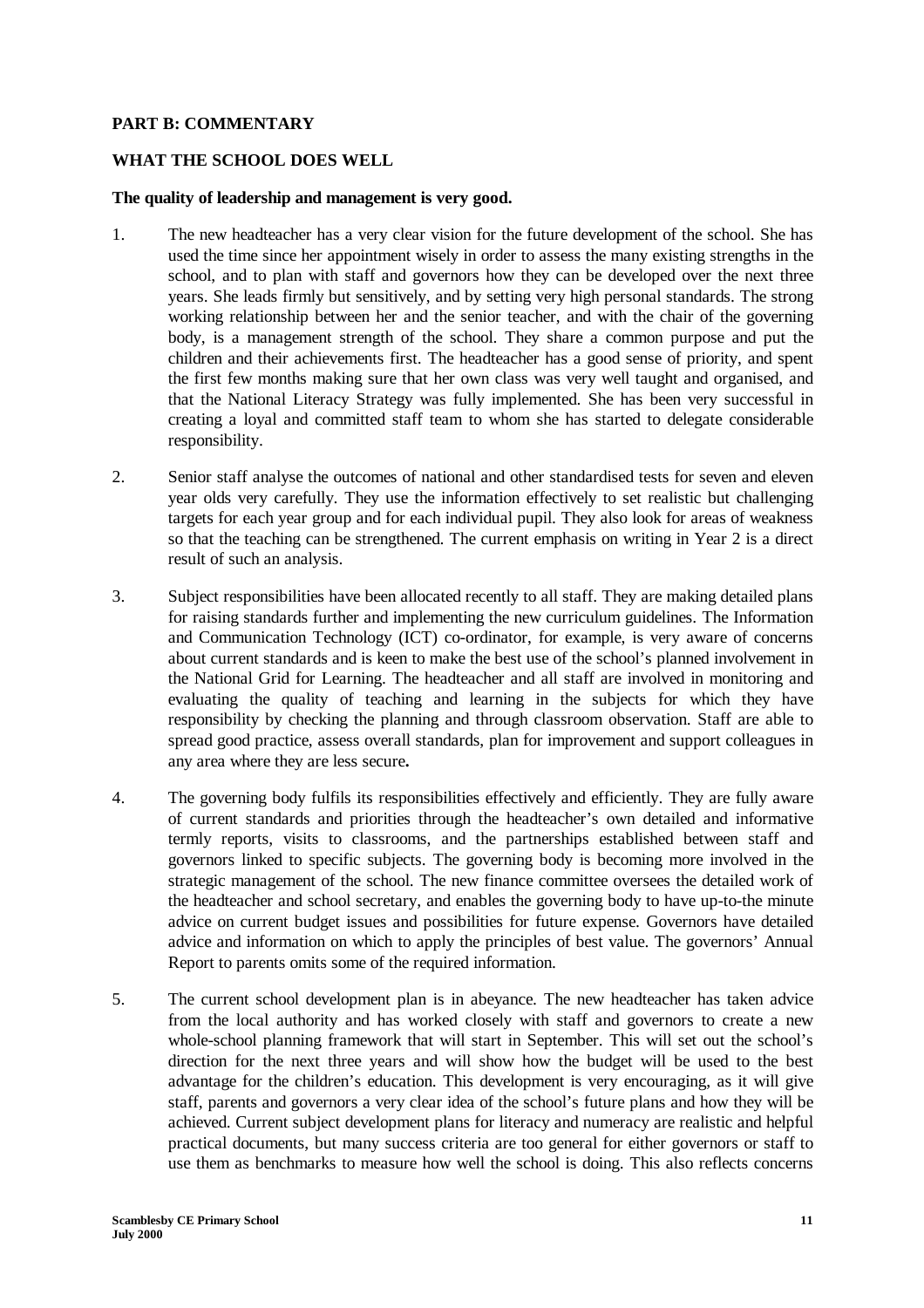expressed in the previous inspection report about the lack of focus in the success criteria in the main school development plan.

## **The overall quality of teaching is very high. Teachers are very skilled in meeting the wide range of individual needs in mixed aged classes.**

- 6. The overall quality of teaching is very good, and has improved since the previous inspection. Eleven lessons were observed during the inspection. All the teaching was better than sound and none was unsatisfactory. The quality of teaching in one lesson was excellent, a further four were very good and six were good. The high quality of the teaching is an important reason why children learn so effectively and standards are above average.
- 7. The teaching is very good in each of the three classes, all of which contain pupils from a wide range of ability and age. Standards of achievement are high and children want to learn because the teaching is very well planned and organised. Staff know each pupil individually and give them challenging and interesting work at the correct level of difficulty, whatever their age or academic level. Pupils are taught in year groups when it is appropriate, and full account is taken of the relative maturity of the oldest and youngest in each class. The consistently high standards achieved in national tests for eleven year olds are clear evidence of the quality of the planning throughout the school, the appropriateness of the curriculum and the effectiveness of the teaching.
- 8. The teaching is very good in many individual lessons because teachers start with a clear statement that explains exactly what the pupils will have learned or will be able to do by the end of the session, and their own enthusiasm and secure understanding of the subject material makes children feel confident and interested. Good examples were seen in class 2 when the Tudors came alive through a study of their household inventories and when the joint enjoyment of a fairy story became an exciting radio play. Teachers are skilled in asking questions that check children's understanding but, more importantly, make the pupils think hard and reflect on what they want to say. Their answers become deeper and more thoughtful, they use 'technical' vocabulary correctly and the quality of their learning improves.
- 9. The National Strategies for Literacy and Numeracy have now been implemented in full, and teachers are making very good use of the materials. A good example was seen when Years 2 and 3 completed a piece of imaginative writing. They knew they had "to get under the skin of the character" and how to use exclamation marks in order to underline particular moments of drama. One Year 2 pupil said "I have used an exclamation mark because he is doing it so fast," illustrating that she had understood the teaching and could now use her new knowledge effectively in her own writing. Numeracy lessons contain a variety of related tasks that develop smoothly, as seen in class 3, from brisk 'quick fire' oral mental work to more complex paper exercises. Teachers have established very effective classroom routines so that pupils change quickly from whole class sessions to smaller group work, and a number of pupils receive a short period of intense skills teaching while the rest of the class are busy with written tasks. Effective use is made of selected commercial worksheets but teachers often supplement these with their own materials to meet the needs of particular groups. Teachers are quick to see when pupils need extra support. Pupils know how to improve because books are marked regularly. Older pupils, in particular, are given detailed written feedback that praises their success and suggests how they might develop their ideas.
- 10. The quality of teaching in English and mathematics is very good because teachers plan very carefully and enthuse the children with their own pleasure in writing imaginatively, reading and enjoying stimulating text, and rising to the intellectual challenge in mathematics. The basic skills of literacy and numeracy are taught very effectively and pupils learn quickly, as was seen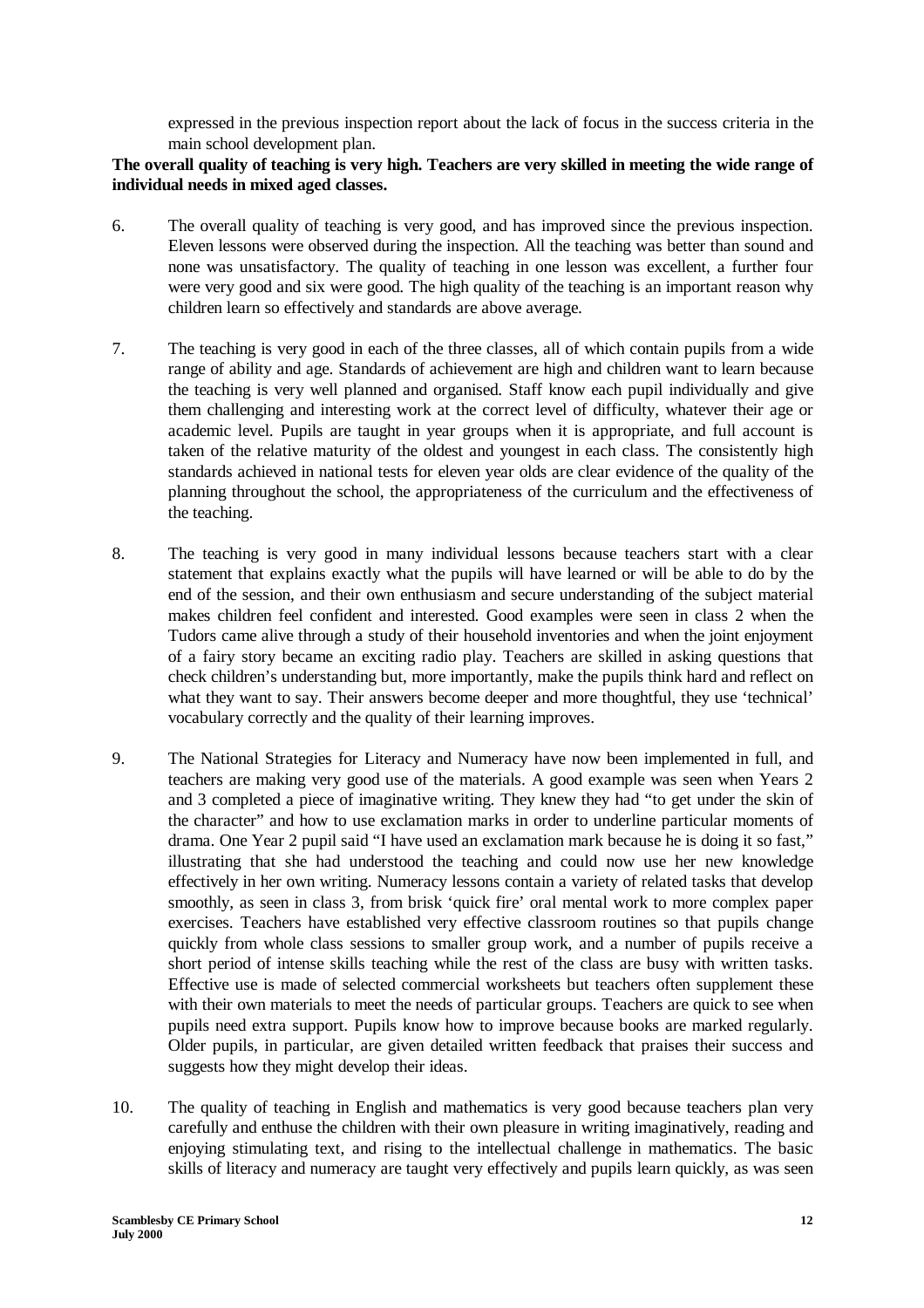in a class 1 lesson on addition to 20. Pupils practised their understanding of the

routines for 'counting on' until they could visualise and add larger numbers in their heads. Pupils use the skills they have learned in literacy and numeracy lessons effectively in other subjects. Good examples include the scientific reports written by Year 6 and the skills shown by pupils in Year 2 and 3 when they wrote about the discovery of Tutankhamen's tomb or compared their own villages with Chembakoli.

11. Teachers evaluate the outcomes of each lesson very carefully and make notes on their planning. They use the information effectively to adjust later lessons so that extra time can be given for re-teaching a difficult concept or the pace can be increased if children are learning more quickly than expected. In the best lessons teachers make it very clear exactly what standards they require and how long the children have to complete the work. This focuses the children's minds and makes it easier for them to make progress. Learning is fun and staff and pupils often laugh together. On the few occasions when teaching could be stronger, explanations are too long and pupils become frustrated because they want to start work, or expectations are unclear and children work at a more relaxed pace because they do not know the target they have to reach.

#### **Pupils' attitudes and behaviour are very good.**

- 12. Pupils have very positive attitudes towards school and to learning. Very nearly all the many parents who responded to the pre-inspection questionnaire agreed strongly or tended to agree that their children were happy in school and that they behaved very well. The notably high standards observed during the previous inspection have been maintained. This can be seen in the way pupils of all ages come into school at the start of the day, listen attentively in lessons, get on quickly with their work, take a pride in its presentation and speak enthusiastically about what they are doing. One lower attaining pupil, who has some difficulties with her reading, explained that she found it hard to decide on her 'favourite book of all time' because she loved reading and had so many that she liked. Pupils are keen to read their work aloud or to explain how they solve mathematical problems.
- 13. Pupils' positive attitudes to school mean that they learn more effectively. Year 6, for example, settled very quickly to their task in a literacy lesson when they had to reconstruct a poem by John Keats. They worked fast, using each other's ideas in their work pairs, and enjoyed the challenge of the material. They persevered when things were difficult to unravel and were determined to complete the task within the set time. Pupils in Year 1 demonstrated the same levels of concentration and keenness to be successful in a numeracy lesson when they tried hard to add and subtract numbers in their heads. They learn quickly from their errors. Staff and pupils do not regard mistakes as disasters, but as sticking points that can be resolved through explanation and practice.
- 14. Behaviour is consistently very good. No examples were seen when teachers had to remind pupils of the expected standards or when a pupil did other than behave in a very responsible manner. Relationships between staff and pupils are strong and based on mutual respect and trust. No time is wasted and the learning pushes forward uninterrupted. This is seen on many occasions when the teacher changes the activity. Pupils move quickly to different parts of the room for the next part of the lesson or rearrange their chairs sensibly so that they can see the white board. Behaviour is equally good in the playground, when reading and playing quietly in classrooms during wet playtimes, or when pupils move around the school. They come quietly into class 1 for assemblies, for example, listen to the music and are ready to join in with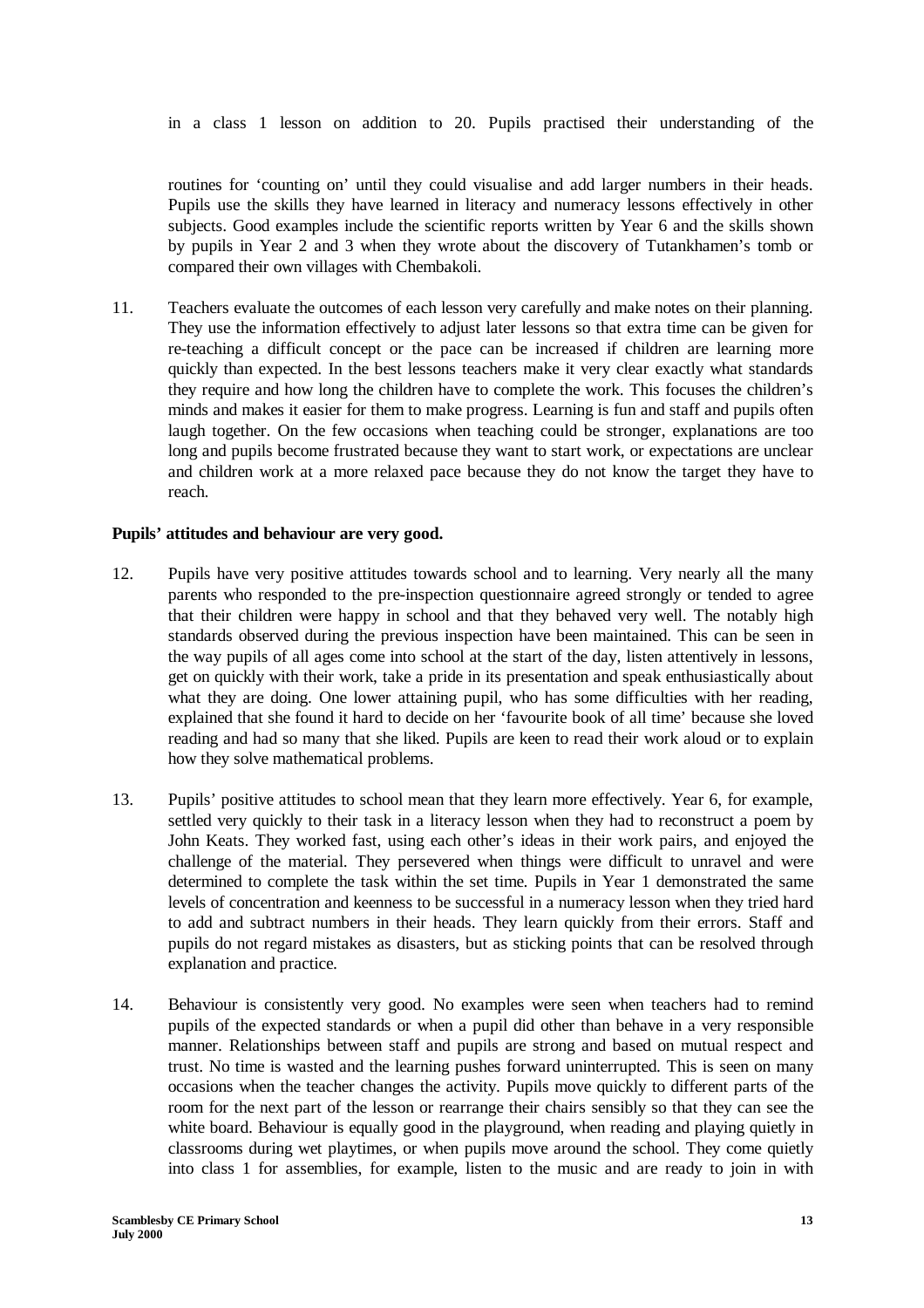answers to questions or in their singing. They are naturally polite and older pupils are mindful of those younger than themselves.

#### **Pupils' standards are above average in English, mathematics and science at the age of eleven.**

- 15. Seven year old pupils are reaching standards in English and mathematics lessons that are in line with national averages. Standards in reading, speaking and listening are higher. Pupils are responding very positively to the new literacy and numeracy strategies, and are writing with an increasing accuracy and breadth of vocabulary. Their spelling is not as good as other aspects of their work. Their current level of achievement is higher than average because they are responding very positively to the teaching following a period of uncertainty and changes of teacher in September and January. The job share arrangement in the class is very effective, and is helping to raise standards, because the children benefit from the complementary skills of both teachers. The new headteacher's previous experience as part of the County's team supporting schools in the implementation of the National Literacy Strategy is proving to be a major strength and resource for the school, and is contributing to rising standards in all classes.
- 16. Pupils in Year 6 are attaining above average standards in English. An encouraging number are achieving the higher level 5. They talk and listen to each other and their teachers confidently, and explain their work maturely. They ask questions intelligently in order to develop their own ideas and value alternative suggestions, as was seen when they discussed the order of the stanzas in the poem Meg Merrilees by John Keats. The standard of reading is very high. Half the pupils are reading confidently at level 5. They read widely, have a positive attitude towards books and make thoughtful comments on the texts in their reading diaries. They like books that "keep you thinking" and stories "that you can picture in your mind." Their writing is thoughtful and imaginative, and is strengthening through the school's emphasis on the quality of the vocabulary. Grammatical structures, including paragraphing, are used correctly but spelling is not accurate enough. Work is well presented, and handwriting is fluent, joined and legible.
- 17. Standards in mathematics are well above average because many pupils understand mathematical processes intellectually. This was very clear from the progress made in a lesson when pupils worked with percentages. They understood the relationship between fractions and percentages, and could use their understanding in solving a series of practical problems. All have reached the national target of level 4 and many are working successfully at higher levels. The quality of pupils' learning is very good because they concentrate hard, gain in understanding through working through their own errors, and are challenged and motivated by the teacher's explicit drive for success and her infectious enjoyment of the subject.
- 18. An initial analysis of this term's national test results confirms the above average attainment seen in lessons and books during the inspection, and indicates equally high standards in science. The school reached the target set for English and exceeded the target for mathematics. Target setting is realistic and challenging because it is based on a detailed understanding of individual pupils' abilities and potential.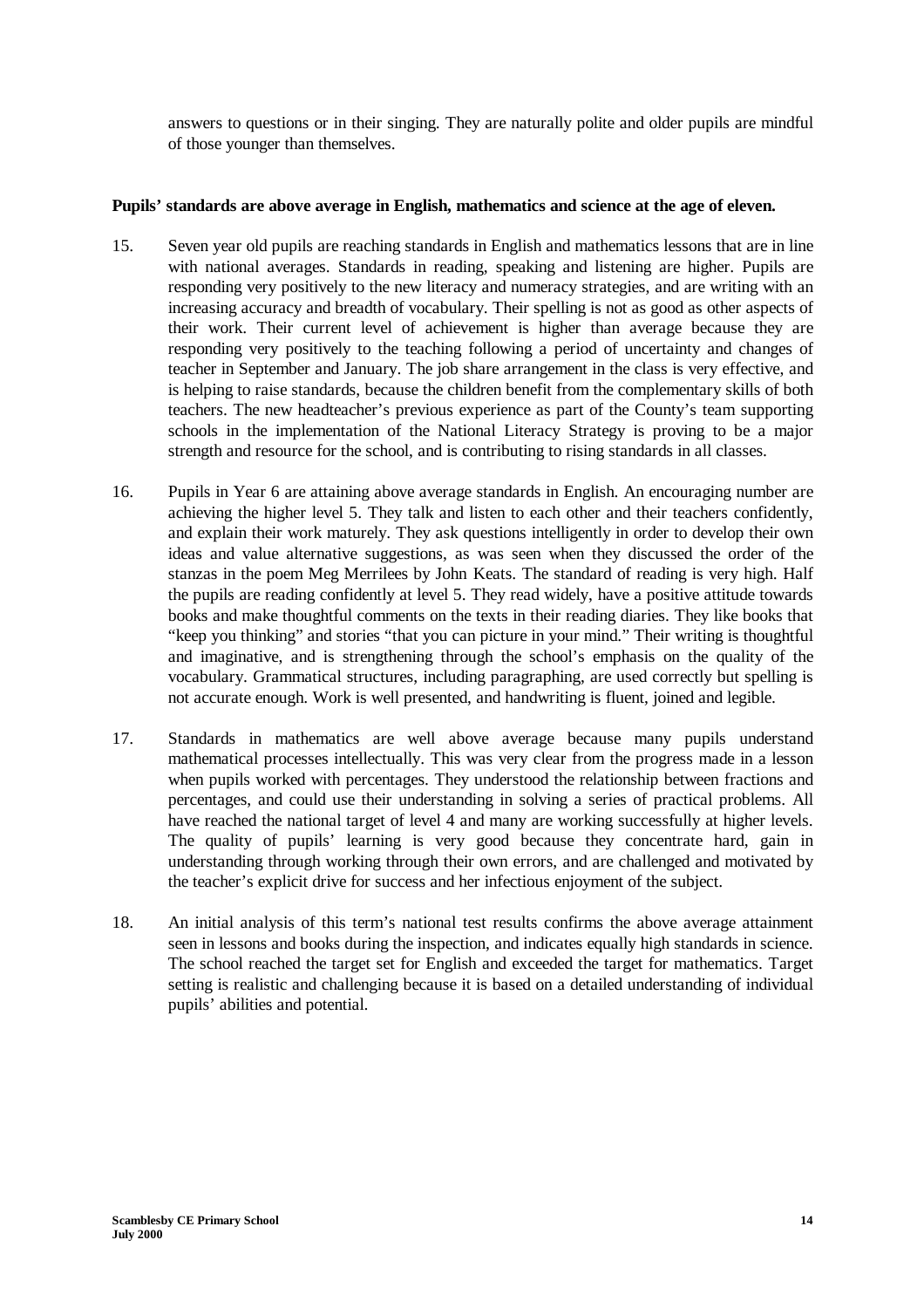#### **WHAT COULD BE IMPROVED**

## **Standards in information technology (IT) are below the national expectation at the end of both key stages.**

- 19. The new headteacher and staff have carried out a detailed audit of the IT equipment and software in the school. They decided that the computers in class 2 were unsuitable for the school's current needs and would be too expensive to upgrade. They were taken out of service because they were so unreliable and slow, and were hindering progress. The school has correctly identified Information and Communication Technology (ICT) as its major priority for improvement, has taken advice from the local authority and has studied the guidance from the Qualifications and Curriculum Authority (QCA) in considerable detail. The new co-ordinator has a clear vision for the future successful development of the subject. The school will be connected to the National Grid for Learning later this year, and will take full advantage of the extra training and support they will receive.
- 20. Overall standards in IT were reported as good at the time of the previous inspection. The current inspection has taken place in the period immediately before any of the new initiatives begin, and existing standards are not nearly as high as they were reported in 1996. Standards at the end of Key Stage 1 are below the national expectations for seven year olds because pupils have not had any recent skills teaching, or opportunities to practise or use IT skills in their work. However, most pupils have a basic understanding of the technology involved, and know that text can be entered into a computer, edited, printed and saved. They can explain how to use a mouse to move the cursor round the screen. They know how to use tape recorders and have recorded their own dramatic account of the story of Rumplestiltskin. They can explain how to use the video telephone in the classroom and know that bar coding on food packets carries information about price.
- 21. Pupils in Year 6 work hard to extend and use their IT skills. One lesson was observed, and pupils showed a good understanding of basic spreadsheets and used a correct technical vocabulary. Other pupils demonstrated how to compose a poster for the school fair, knew how to improve their work by altering the type and size of font, and how to reposition the text on the screen. Standards are below national expectations for the end of Key Stage 2 because pupils are learning skills now that they would have learned at an earlier stage had they had the equipment and software, and the school does not have the necessary resources to deliver all the aspects of the National Curriculum in sufficient depth. The strands for using IT to control and measure, and as the basis for experimentation through simulations, are not securely in place. The quality of teaching is good because the teacher has a confident understanding of the software, teaches basic skills effectively, and makes good cross curricular links to work in other subjects including mathematics, English, art, and design and technology. The quality of learning is good because pupils try hard to improve the quality of their work, learn through experimentation and are keen to be successful.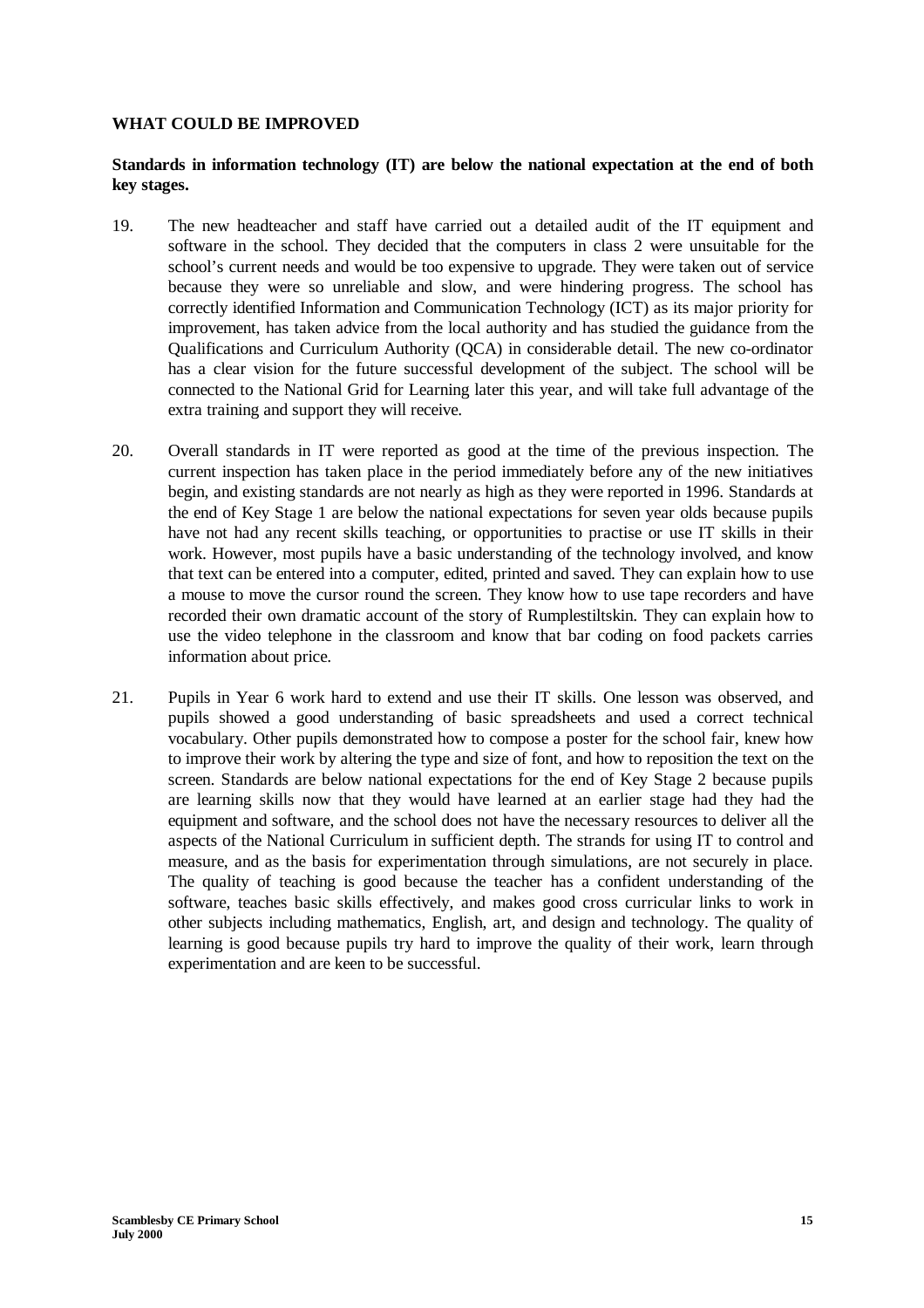## **There is no piped water in class 1 or secure external play area for the youngest children. Internal arrangements for the staff toilets are highly inappropriate.**

- 22. Class 1 is a relatively spacious teaching area and has been improved since the previous inspection. Staff are very skilled in using the space efficiently to make sure that pupils have access to the wide range of activities needed for children under five, in reception and when they have started the National Curriculum. There is no direct water supply in the classroom although it is piped into the adjoining cloakrooms. This limits children's opportunities for independent learning as they cannot, for example, fetch water for themselves for a painting activity. It also increases the teachers' work load, as water for any activity, such as a water tray in which children can learn at first hand about liquid capacity, has to be carried from some distance.
- 23. The fenced grassed area next to class 1 is not used as an external facility where children can develop their physical, creative and social skills. They have no separate, secure area where they can ride wheeled toys, climb, or move freely with confidence and imagination, and in safety. There is no suitable firm surface where they can experiment with larger or messy materials, or play more noisily while older pupils in the class concentrate on their work. This overall concern was noted in the previous report when the provision was described as unsatisfactory and formed part of the key issues.
- 24. The staff toilet is located within the children's cloakroom area near to the school office. Staff and visitors have to go through the door marked with the 'female' sign in order to reach the adult cubicle. The two girls' toilet cubicles are through an open door arch beyond the adult cubicle. This arrangement is highly inappropriate, especially as the toilet is the only one available to male visitors or visiting staff. There are no separate facilities where adults can wash their hands.
- 25. The room next to the main teaching area in class 2 is being developed very successfully as a library and learning resource area where children can carry out personal research. Current plans are to locate the internet link in the main building. This will be a missed opportunity, as it will put the research facilities in two separate parts of the school and limit pupils' opportunities to use the full range of materials within a single space.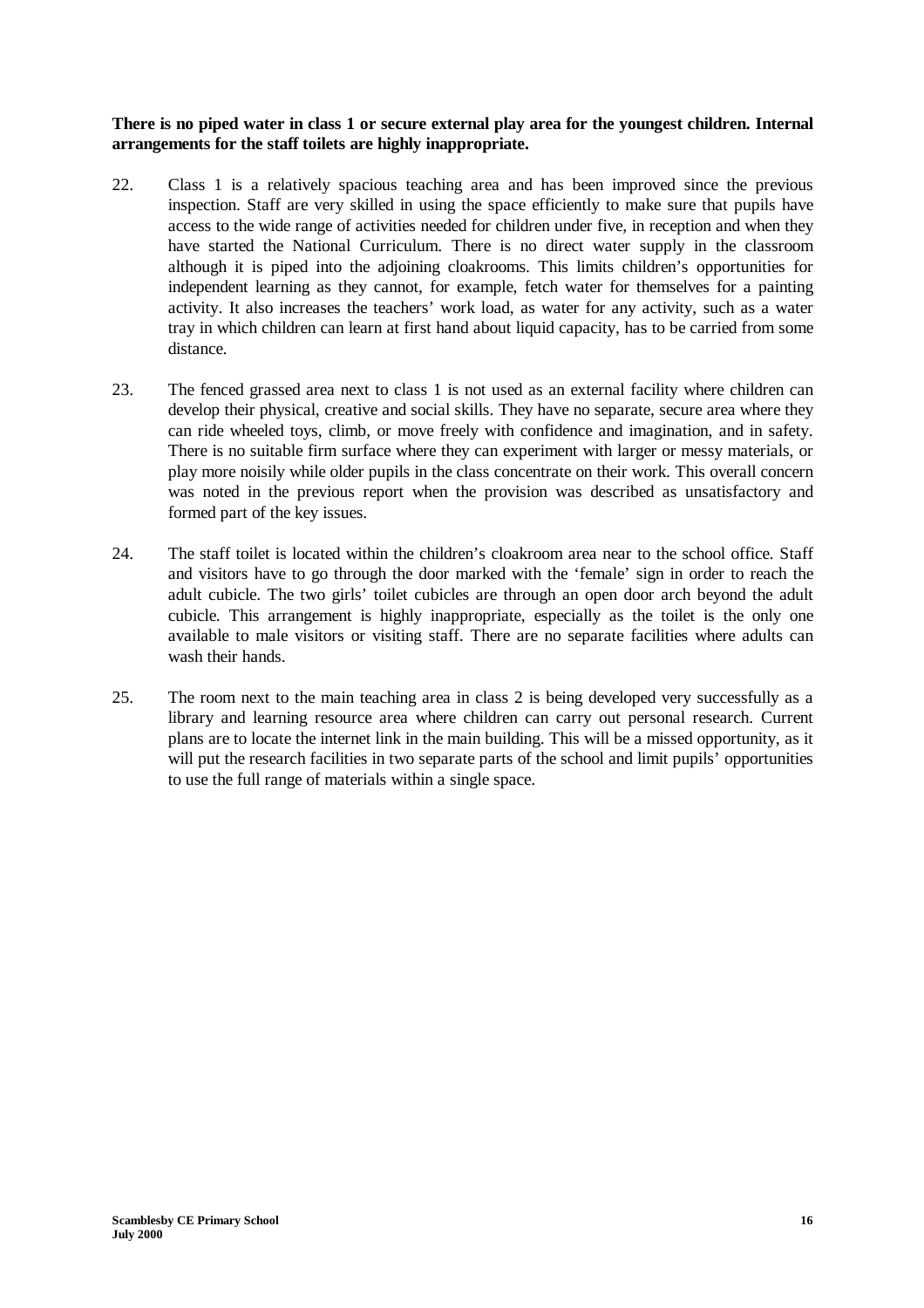# **WHAT SHOULD THE SCHOOL DO TO IMPROVE FURTHER?**

The headteacher, staff and governing body should continue to work together and build on the school's current success in order to:-

- 1. Raise standards in information technology (IT) ( paragraphs 19-21) by:
	- providing sufficient appropriate hardware and software to cover all aspects of the National Curriculum in all classes
	- continuing the programme of IT training for all teaching and support staff
	- allocating sufficient lesson time for teaching IT skills effectively
	- including guidance on the application of IT skills in curricular planning in all subjects
	- setting long and medium term targets for improvement and monitoring of pupils' achievement in information and communication technology

2. Improve the quality of the accommodation and the use teachers can make of existing facilities (paragraphs 22-25) by:

- installing a sink in the classroom for younger pupils
- providing a secure external play area for the physical, creative and social development of younger children
- ensuring that the staff toilet is physically separate from the area used as the girls' cloakroom
- providing ducting so that the internet terminal is located in the library/learning resources area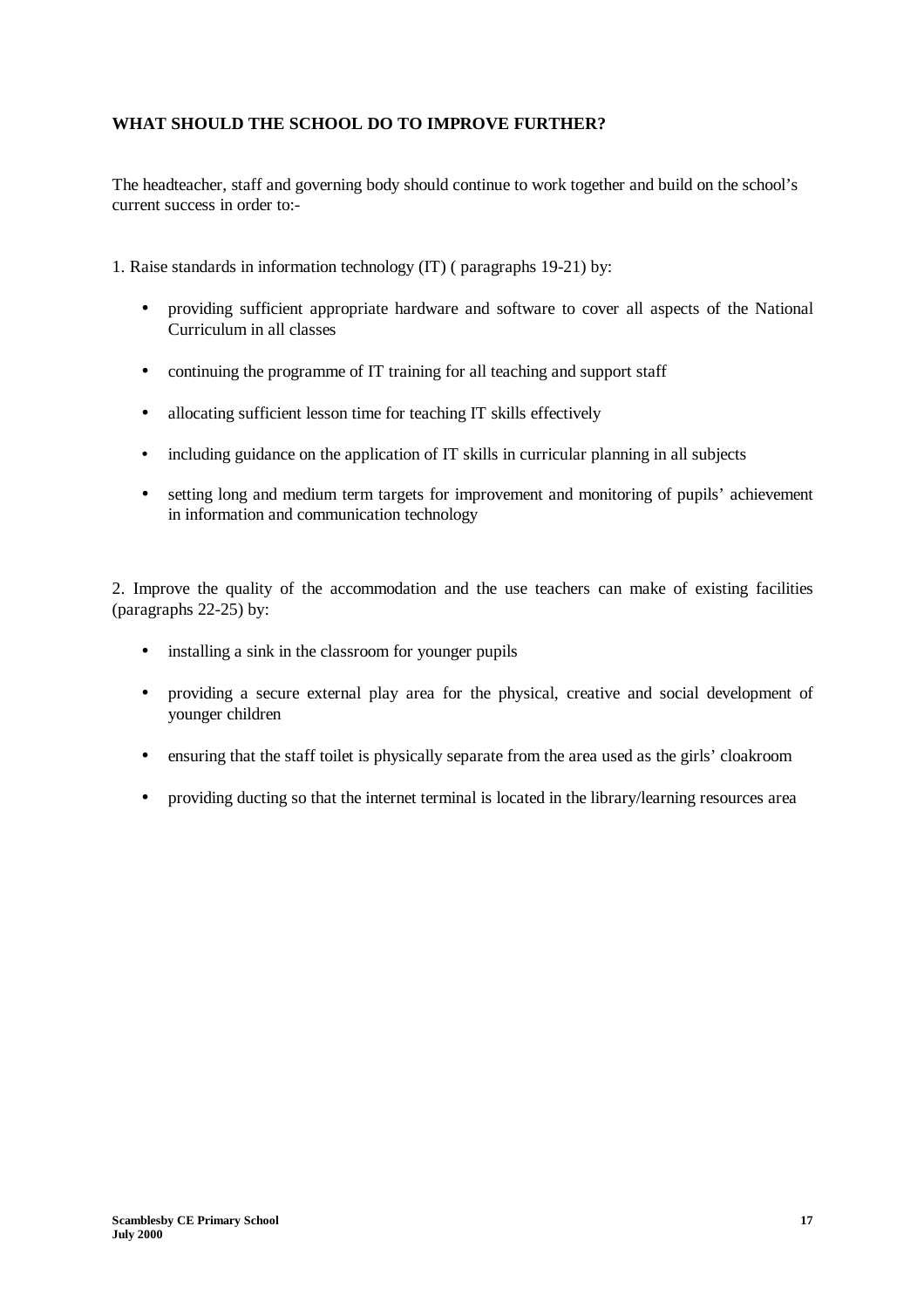# **PART C: SCHOOL DATA AND INDICATORS**

## *Summary of the sources of evidence for the inspection*

Number of lessons observed

Number of discussions with staff, governors, other adults and pupils

| 11 |  |
|----|--|
| 11 |  |

## *Summary of teaching observed during the inspection*

| Excellent | Very good | Good | Satisfactory | Unsatisfactory | Poor | Very Poor |
|-----------|-----------|------|--------------|----------------|------|-----------|
|           | 30        | ں ر  |              |                |      |           |

*The table gives the percentage of teaching observed in each of the seven categories used to make judgements about lessons.*

## *Information about the school's pupils*

| Pupils on the school's roll                                      | $YR - Y6$ |
|------------------------------------------------------------------|-----------|
| Number of pupils on the school's roll (FTE for part-time pupils) | 72        |
| Number of full-time pupils eligible for free school meals        |           |

*FTE means full-time equivalent.*

| <b>Special educational needs</b>                                    |    |
|---------------------------------------------------------------------|----|
| Number of pupils with statements of special educational needs       |    |
| Number of pupils on the school's special educational needs register | 10 |

| English as an additional language                       | No of<br>pupils |
|---------------------------------------------------------|-----------------|
| Number of pupils with English as an additional language |                 |

| Pupil mobility in the last school year                                       | No of<br>pupils |
|------------------------------------------------------------------------------|-----------------|
| Pupils who joined the school other than at the usual time of first admission | 13              |
| Pupils who left the school other than at the usual time of leaving           |                 |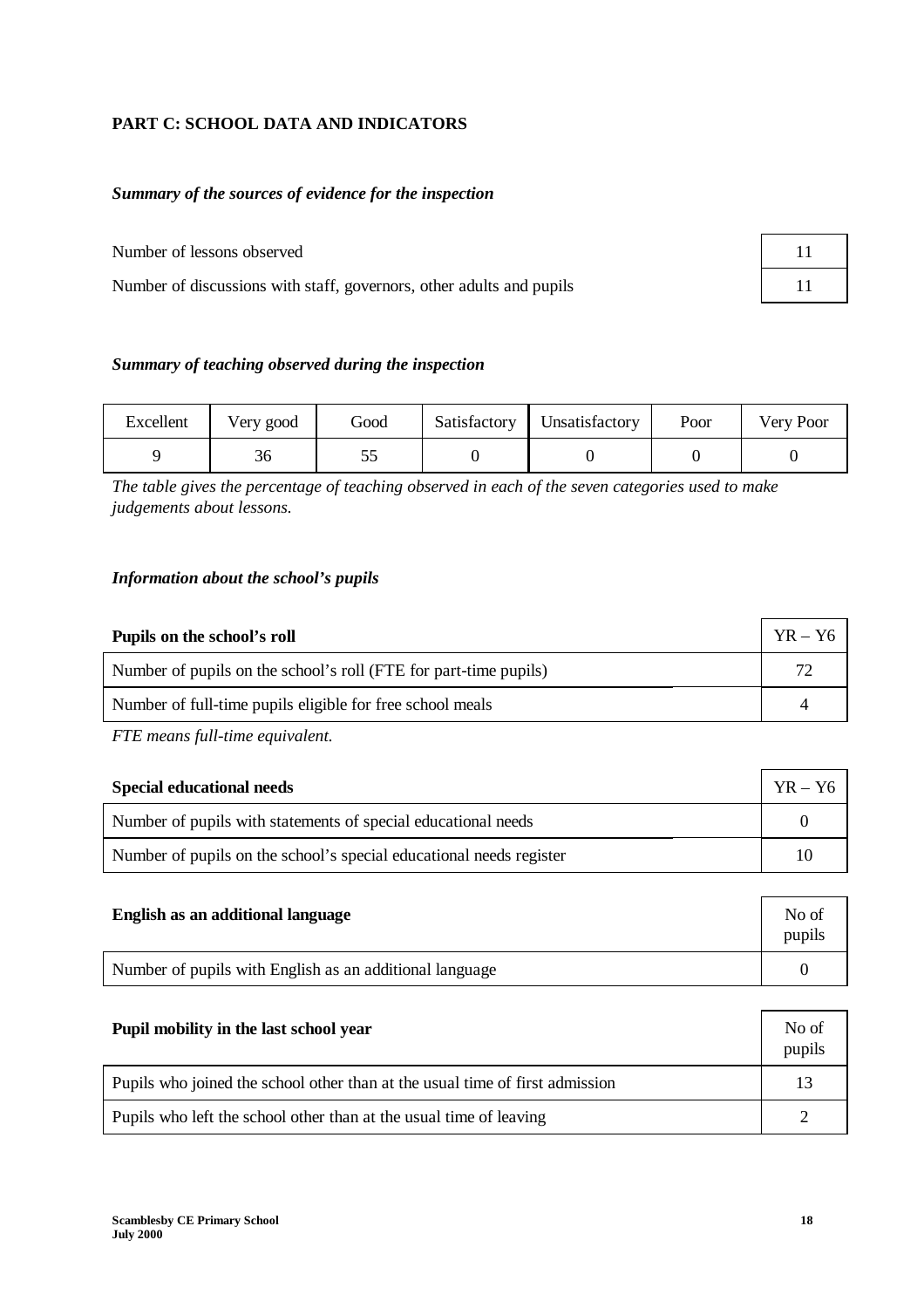# *Attendance*

## **Authorised absence Unauthorised absence**

|                           | %   |                           | $\frac{0}{0}$ |
|---------------------------|-----|---------------------------|---------------|
| School data               | 4.3 | School data               | 0.0           |
| National comparative data | 5.4 | National comparative data | 0.5           |

*Both tables give the percentage of half days (sessions) missed through absence for the latest complete reporting year.*

# *Attainment at the end of Key Stage 1*

|                                                                                           | Year | <b>Boys</b> | Girls | Total |
|-------------------------------------------------------------------------------------------|------|-------------|-------|-------|
| Number of registered pupils in final year of Key Stage 1 for the latest<br>reporting year | 1999 |             |       |       |

| <b>National Curriculum Test/Task Results</b> |                 | <b>Reading</b> | <b>Writing</b> | <b>Mathematics</b> |
|----------------------------------------------|-----------------|----------------|----------------|--------------------|
|                                              | <b>Boys</b>     | 4              |                | O                  |
| Numbers of pupils at NC<br>level 2 and above | Girls           | 8              | δ              | 8                  |
|                                              | Total           | 12             | 12             | 14                 |
| Percentage of pupils                         | School          | 75             | 75             | 88                 |
| at NC level 2 or above                       | <b>National</b> | 82             | 83             | 87                 |

| <b>Teachers' Assessments</b>                 |          | <b>English</b> | <b>Mathematics</b> | <b>Science</b> |
|----------------------------------------------|----------|----------------|--------------------|----------------|
| <b>Boys</b>                                  |          | 4              |                    |                |
| Numbers of pupils at NC<br>level 2 and above | Girls    | 8              | Ō                  |                |
|                                              | Total    | 12             | 11                 | 10             |
| Percentage of pupils                         | School   | 75             | 69                 | 63             |
| at NC level 2 or above                       | National | 82             | 86                 | 87             |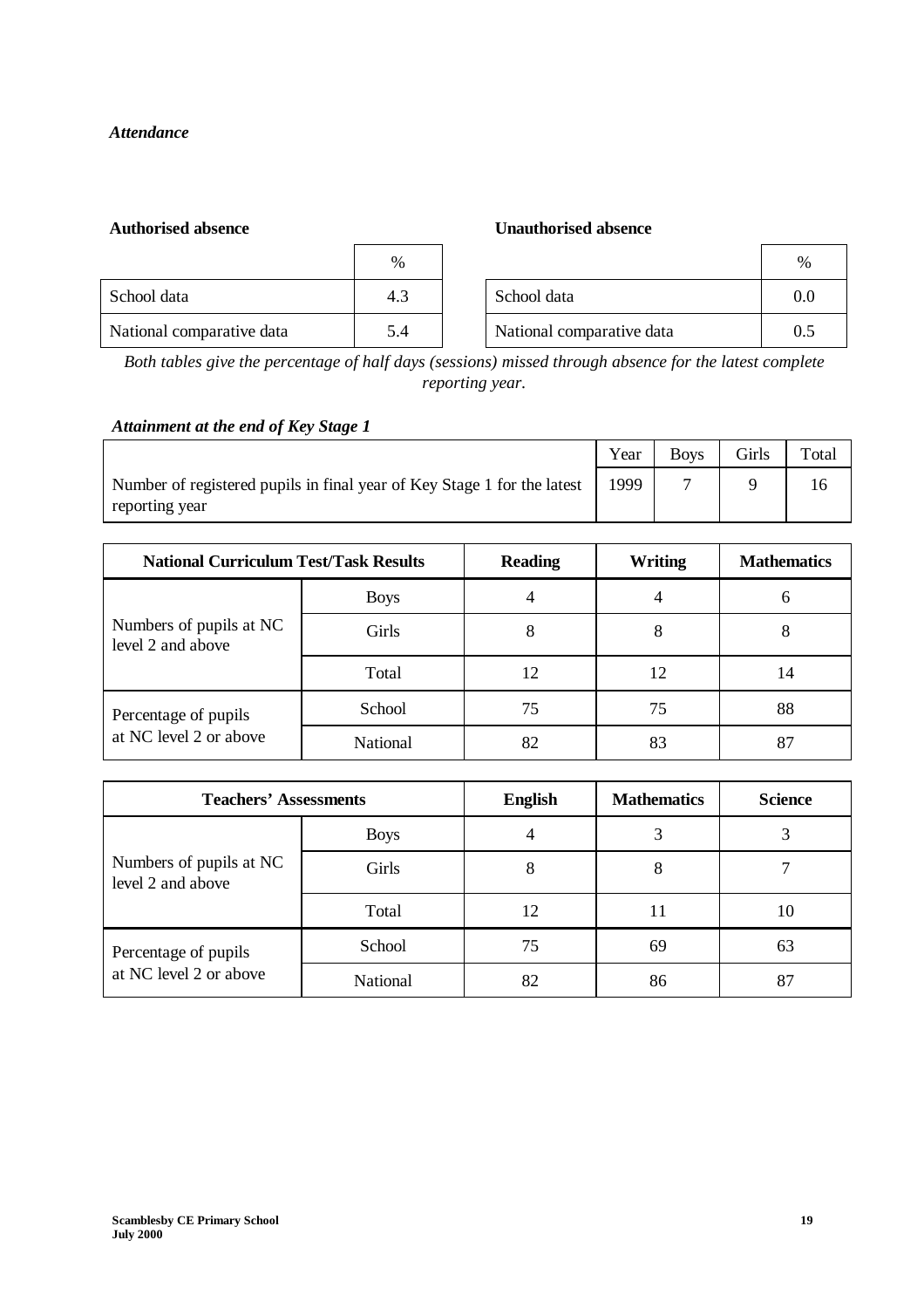# *Attainment at the end of Key Stage 2*

|                                                                                           | Year | <b>Boys</b> | Girls | Total |
|-------------------------------------------------------------------------------------------|------|-------------|-------|-------|
| Number of registered pupils in final year of Key Stage 2 for the latest<br>reporting year | 1999 |             |       |       |

| <b>National Curriculum Test/Task Results</b> |                 | <b>English</b> | <b>Mathematics</b> | <b>Science</b> |
|----------------------------------------------|-----------------|----------------|--------------------|----------------|
|                                              | <b>Boys</b>     | ∠              |                    |                |
| Numbers of pupils at NC<br>level 4 and above | Girls           | 4              |                    |                |
|                                              | Total           | 6              |                    |                |
| Percentage of pupils                         | School          | 86             | 100                | 100            |
| at NC level 4 or above                       | <b>National</b> | 70             | 69                 | 78             |

| <b>Teachers' Assessments</b>                 |                 | <b>English</b> | <b>Mathematics</b> | <b>Science</b> |
|----------------------------------------------|-----------------|----------------|--------------------|----------------|
| <b>Boys</b>                                  |                 |                |                    |                |
| Numbers of pupils at NC<br>level 4 and above | Girls           | 4              |                    |                |
|                                              | Total           | 6              |                    |                |
| Percentage of pupils                         | School          | 86             | 100                | 100            |
| at NC level 4 or above                       | <b>National</b> | 68             | 69                 | 75             |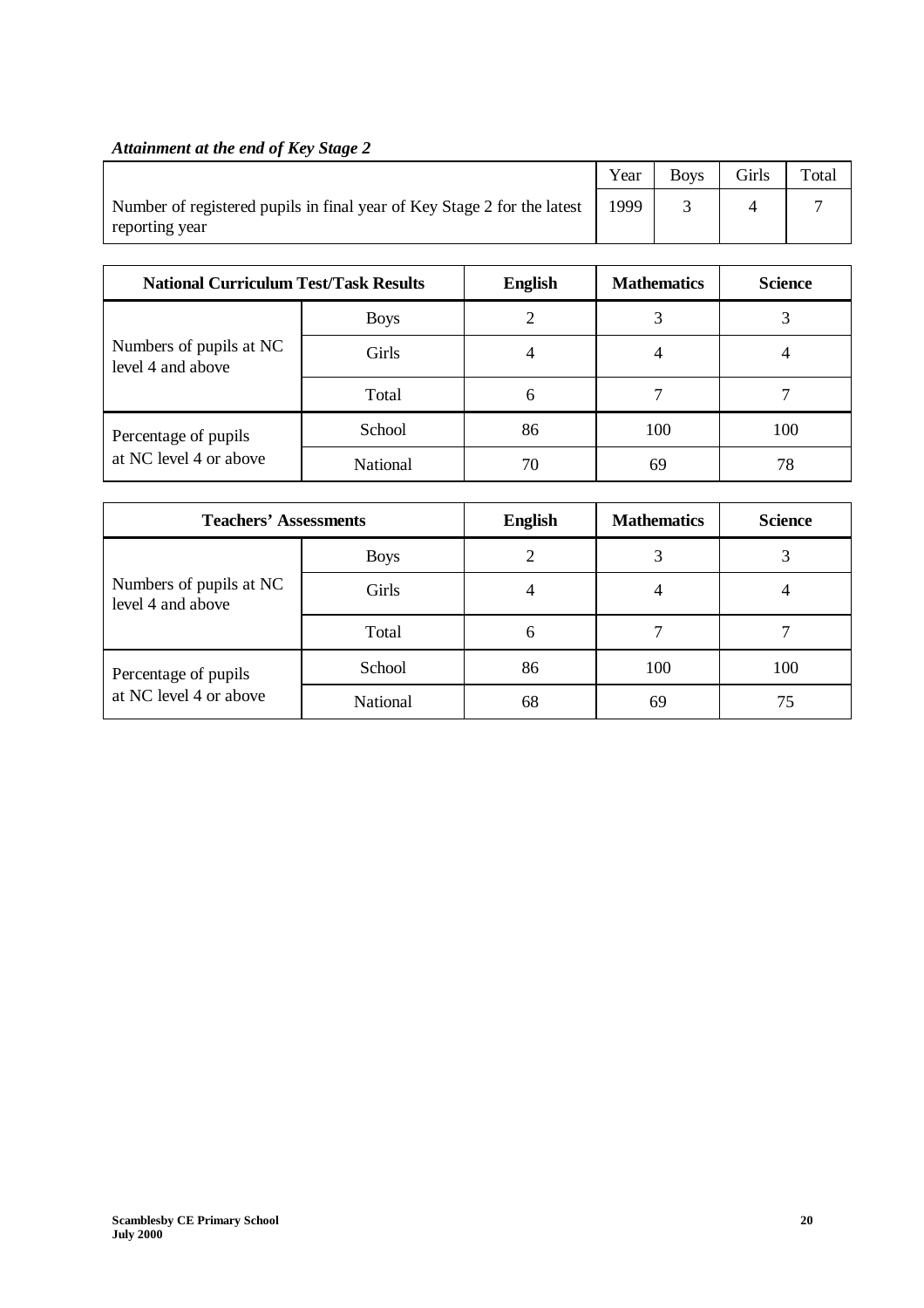|                                 | No of<br>pupils |                                 | Fixed<br>period | Perma            |
|---------------------------------|-----------------|---------------------------------|-----------------|------------------|
| Black – Caribbean heritage      | $\theta$        | Black – Caribbean<br>heritage   | 0               | $\boldsymbol{0}$ |
| Black – African heritage        | $\Omega$        | Black – African heritage        | $\Omega$        | $\boldsymbol{0}$ |
| $Black - other$                 | $\Omega$        | $Black - other$                 | 0               | $\theta$         |
| Indian                          | $\Omega$        | Indian                          | $\Omega$        | $\theta$         |
| Pakistani                       | $\theta$        | Pakistani                       | $\Omega$        | $\overline{0}$   |
| Bangladeshi                     | $\theta$        | Bangladeshi                     | $\Omega$        | $\overline{0}$   |
| Chinese                         | $\Omega$        | Chinese                         | $\Omega$        | $\overline{0}$   |
| White                           | $\Omega$        | White                           | 0               | $\theta$         |
| Any other minority ethnic group | $\Omega$        | Other minority ethnic<br>groups | 0               | $\overline{0}$   |

*This table refers to pupils of compulsory school age only.*

## **Qualified teachers and classes: YR – Y6**

| Total number of qualified teachers<br>(FTE) | 3.3  | Financial year | 199 |
|---------------------------------------------|------|----------------|-----|
| Number of pupils per qualified<br>teacher   | 21.8 |                |     |
| Average class size                          | 24   |                | £   |

# **Education support staff: YR - Y6**

| Total number of education<br>support staff |    |
|--------------------------------------------|----|
| Total aggregate hours worked per<br>week   | 15 |

# *Ethnic background of pupils Exclusions in the last school year*

|                                 | Fixed<br>period | Permanent |
|---------------------------------|-----------------|-----------|
| Black – Caribbean<br>heritage   | 0               | 0         |
| Black – African heritage        | 0               | 0         |
| $Black - other$                 | 0               | 0         |
| Indian                          | $\Omega$        | 0         |
| Pakistani                       | 0               | 0         |
| Bangladeshi                     | $\Omega$        | 0         |
| Chinese                         | $\Omega$        | ⋂         |
| White                           | 0               | 0         |
| Other minority ethnic<br>groups | $\Omega$        | ⋂         |

*This table gives the number of exclusions of pupils of compulsory school age, which may be different from the number of pupils excluded.*

# *Teachers and classes Financial information*

| 3.3 | Financial year | 1999 |
|-----|----------------|------|
|     |                |      |

| 24 |                                               | £      |
|----|-----------------------------------------------|--------|
|    | Total income                                  | 146400 |
|    | Total expenditure                             | 141549 |
|    | Expenditure per pupil                         | 1994   |
| 15 | Balance brought forward from<br>previous year | 8720   |
|    | Balance carried forward to next year          | 13571  |